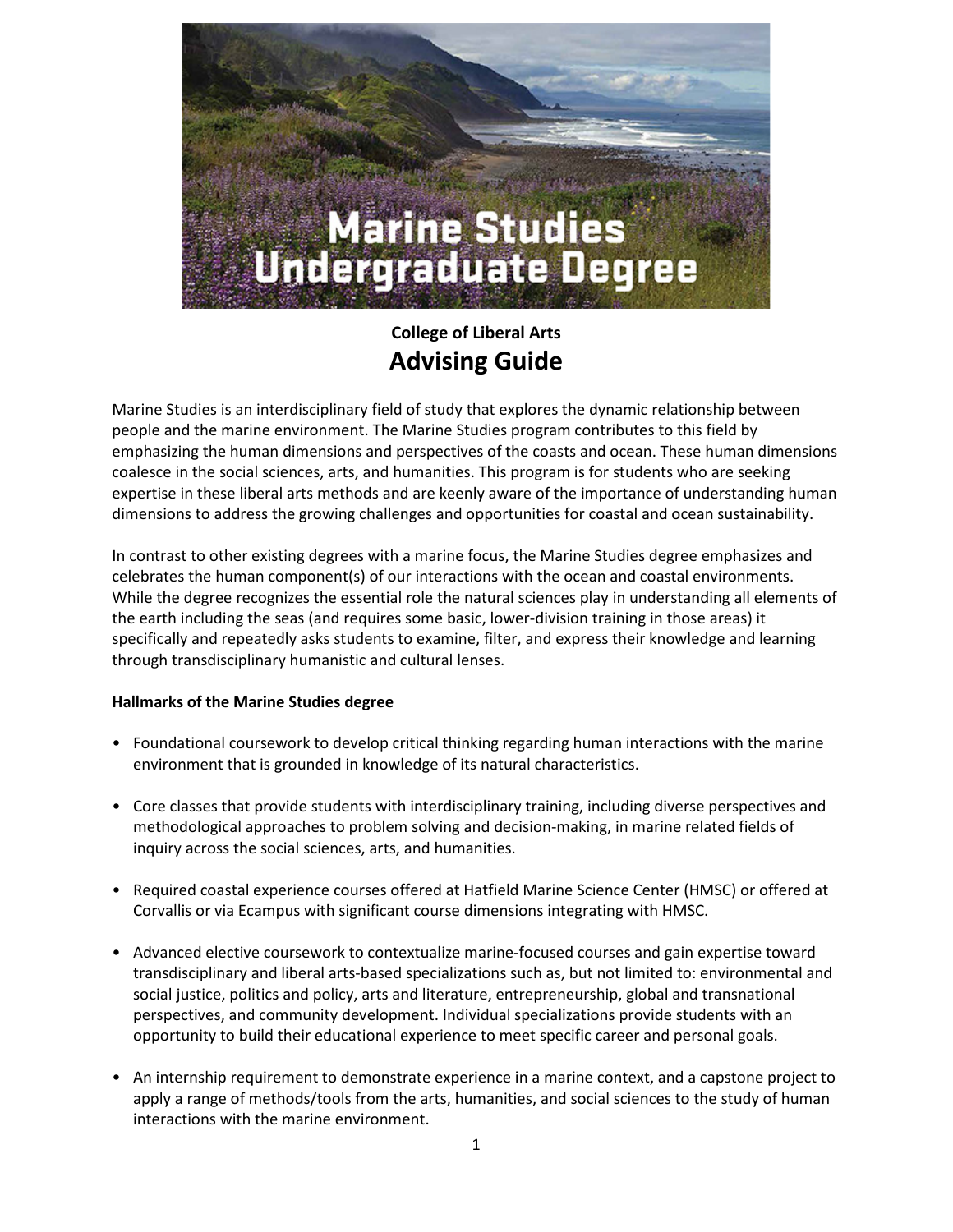#### **Learning Outcomes**

- 1. Demonstrate critical thinking regarding human interactions with the marine environment that is grounded in knowledge of its unique character and natural properties
- 2. Critically explore historical and contemporary issues in marine studies
- 3. Apply a range of social science and art/humanities methods to the study of humans in the marine environment
- 4. Integrate human interactions with the marine environment from a range of social science and arts/humanities-based perspectives, taking into account matters of ethical, social, and environmental justice
- 5. Demonstrate experience and professional/personal skill development in a marine context

#### **REQUIREMENTS**

- College of Liberal Arts Marine Studies students must satisfy four sets of requirements:
	- − OSU Baccalaureate Core
	- − College of Liberal Arts Core
	- − College of Liberal Arts BA or BS requirements
	- − Marine Studies (MAST) major requirements
- Students will select a specialization through "Areas of Distinction" in their third year, consisting of at least 20 upper division credits, an internship and a capstone experience.
- Students will participate in an internship focused on a marine issue and include visits and/or residency in a coastal location.
- Students will enroll in a Capstone Experience involving a substantial project aligned with their area of specialization.
- At least 8 credits of coursework (in addition to the internship and capstone) must be designated as "Coastal Experience".
- Students must achieve a grade of C- or higher in any course required by the major.
- Except for the BS requirements, a single course can satisfy any combination of two of the above requirements (e.g., MAST and Bacc Core, MAST and Liberal Arts Core, etc.) but not three of the above. Courses taken to fulfill the BS requirement cannot count towards any of the other requirements.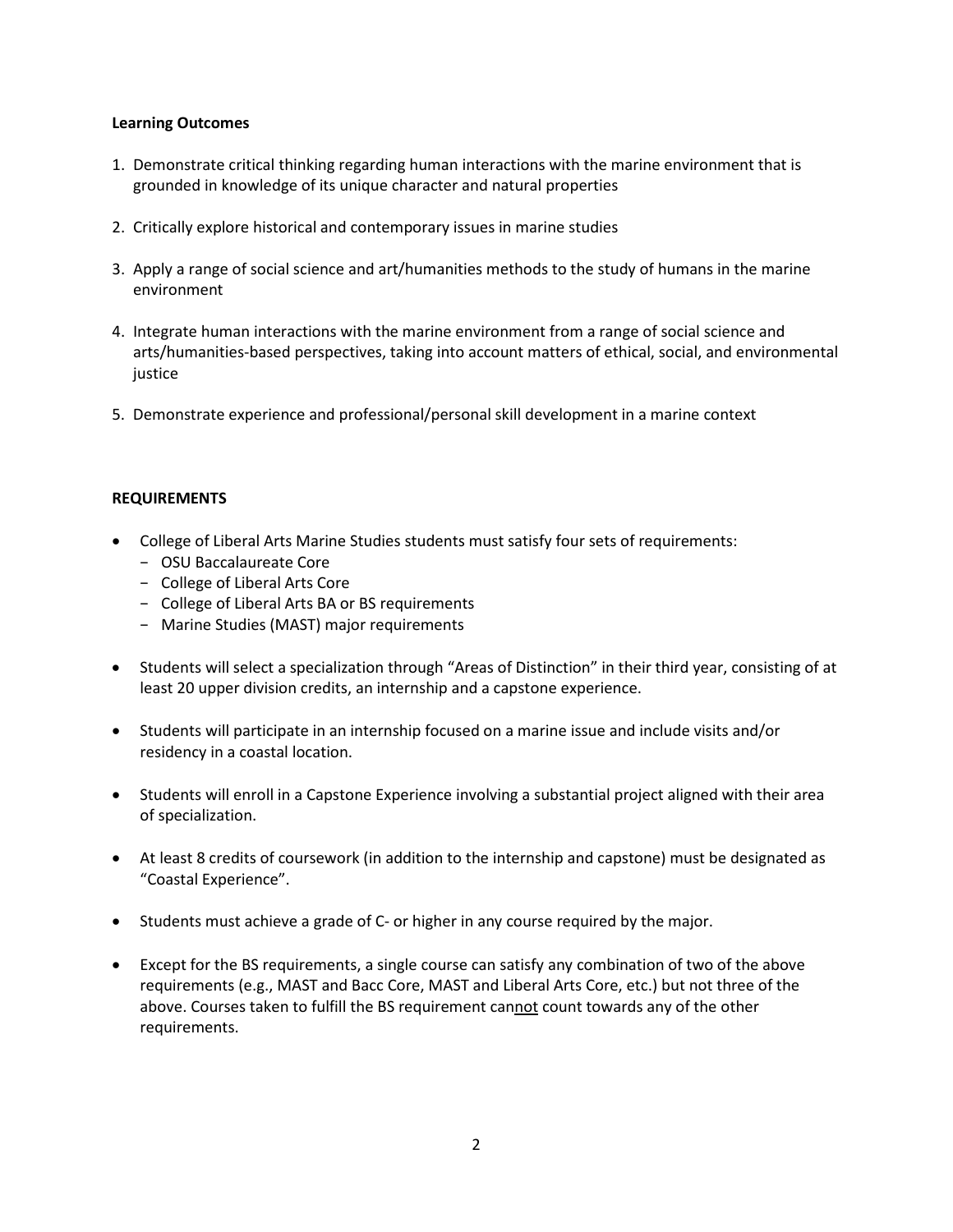# Marine Studies

#### **BACCALAUREATE CORE REQUIREMENTS**

48 credits plus WIC course

No single course may be used to satisfy more than one area of the Bacc Core, except WIC. Marine Studies Specialization Electives may not count towards Bacc Core requirements. Bacc Core courses are found a[t https://catalog.oregonstate.edu/earning-degrees/bcc](https://catalog.oregonstate.edu/earning-degrees/bcc/#text)

| <b>SKILL COURSES - 15 credits</b>                                           |                |                                                                                                                                                                                                    |  |  |  |
|-----------------------------------------------------------------------------|----------------|----------------------------------------------------------------------------------------------------------------------------------------------------------------------------------------------------|--|--|--|
| Writing 1                                                                   | 4              | <b>WR 121</b>                                                                                                                                                                                      |  |  |  |
| Writing 2                                                                   | 3              | See OSU Catalog for course selections                                                                                                                                                              |  |  |  |
| Speech                                                                      | 3              | COMM 111, COMM 114, COMM 211, COMM 218                                                                                                                                                             |  |  |  |
| Lifetime Fitness and Health                                                 | $\overline{2}$ | <b>HHS 231</b>                                                                                                                                                                                     |  |  |  |
| Lifetime Fitness and Health Lab                                             | $\mathbf{1}$   | HHS 241 or any PAC (Physical Activity Course)                                                                                                                                                      |  |  |  |
| <b>Mathematics</b>                                                          | 3              | MTH 105 or higher                                                                                                                                                                                  |  |  |  |
| PERSPECTIVES - 24 credits                                                   |                |                                                                                                                                                                                                    |  |  |  |
| Physical Science w/ lab                                                     | 4              | OC 103, OC 201 or see OSU Catalog for course selections                                                                                                                                            |  |  |  |
| Biological Science w/ lab                                                   | 4              | See OSU Catalog for course selections                                                                                                                                                              |  |  |  |
| Physical or Biological Science w/ lab                                       | 4              | OC 103, OC 201 or see OSU Catalog for other options                                                                                                                                                |  |  |  |
| allowed.                                                                    |                | Choose one class in each of the following four areas. No more than two courses from the same department is                                                                                         |  |  |  |
| <b>Cultural Diversity</b>                                                   | 3              | See OSU Catalog for course selections                                                                                                                                                              |  |  |  |
| Literature and the Arts                                                     | 3              | See OSU Catalog for course selections                                                                                                                                                              |  |  |  |
| Social Processes and Institutions                                           | 3              | See OSU Catalog for course selections                                                                                                                                                              |  |  |  |
| <b>Western Culture</b>                                                      | 3              | See OSU Catalog for course selections                                                                                                                                                              |  |  |  |
| DIFFERENCE, POWER AND DISCRIMINATION - 3 credits                            |                |                                                                                                                                                                                                    |  |  |  |
| Difference, Power and Discrimination                                        | 3              | See OSU Catalog for course selections                                                                                                                                                              |  |  |  |
| <b>SYNTHESIS</b> $-6$ credits. Courses may not be from the same department. |                |                                                                                                                                                                                                    |  |  |  |
| <b>Contemporary Global Issues</b>                                           | 3              | See OSU Catalog for course selections                                                                                                                                                              |  |  |  |
| Science, Technology, and Society                                            | 3              | See OSU Catalog for course selections                                                                                                                                                              |  |  |  |
| WRITING INTENSIVE COURSE (WIC) - 3 or 4 credits                             |                |                                                                                                                                                                                                    |  |  |  |
| Marine Studies degree-approved WIC                                          | $3 - 4$        | ART 411, EAH 411*, EAH 412*, WR 460, WR 462<br>Art 411 prerequisite: Minimum score of 1 in Fine Arts Portfolio<br>Review<br>WR 462: Currently needs MAST Academic Advisor to make an<br>exception. |  |  |  |

\* Bacc Core course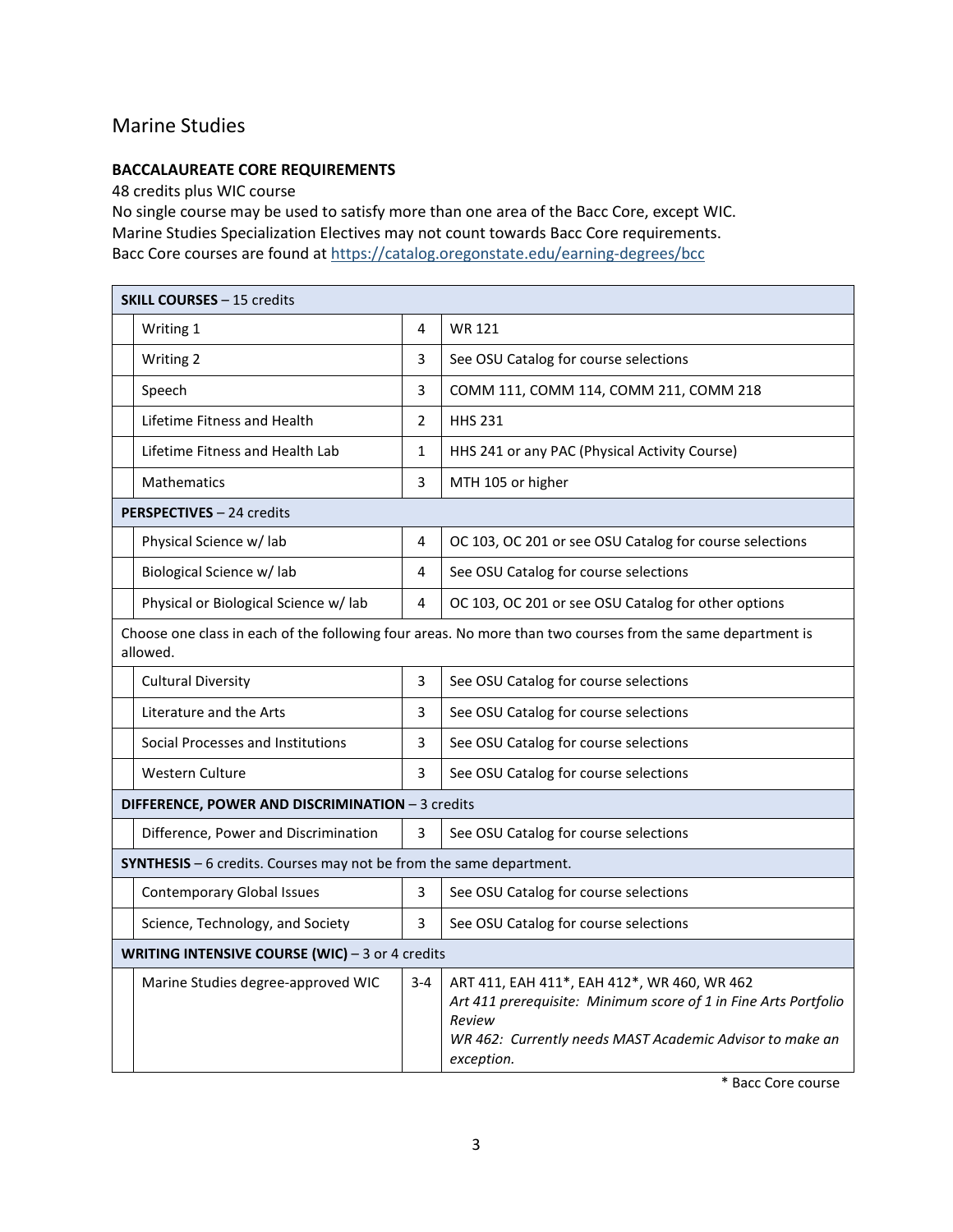# **LIBERAL ARTS CORE REQUIREMENTS**

15 -20 credits

Marine Studies Specialization Electives may not count towards Liberal Arts Core requirements.

|                              | <b>HUMANITIES</b>                                                                                                                                                                                    |   |                                          |  |  |  |
|------------------------------|------------------------------------------------------------------------------------------------------------------------------------------------------------------------------------------------------|---|------------------------------------------|--|--|--|
|                              | Course in English literature, ethnic studies, film studies and foreign language<br>and literatures, including culture, history and philosophy                                                        | 3 | See OSU Catalog for<br>course selections |  |  |  |
|                              | <b>FINE ARTS</b>                                                                                                                                                                                     |   |                                          |  |  |  |
|                              | Course in art, music, theater, and creative writing in poetry, fiction, creative<br>nonfiction, or drama                                                                                             | 3 | See OSU Catalog for<br>course selections |  |  |  |
|                              | <b>SOCIAL SCIENCE</b>                                                                                                                                                                                |   |                                          |  |  |  |
|                              | Course in anthropology; economics; political science; psychology; sociology;<br>women, gender, and sexuality studies; and selected geography courses                                                 | 3 | See OSU Catalog for<br>course selections |  |  |  |
|                              | <b>NON-WESTERN CULTURE</b>                                                                                                                                                                           |   |                                          |  |  |  |
|                              | Course in any of the following areas focusing outside of Western culture-<br>Africa, Asia, Russia, South America, Central America, Caribbean, Middle East,<br>the Pacific, or Native North Americans | 3 | See OSU Catalog for<br>course selections |  |  |  |
| <b>ONE ADDITIONAL COURSE</b> |                                                                                                                                                                                                      |   |                                          |  |  |  |
|                              | From one of the preceding four areas                                                                                                                                                                 | 3 |                                          |  |  |  |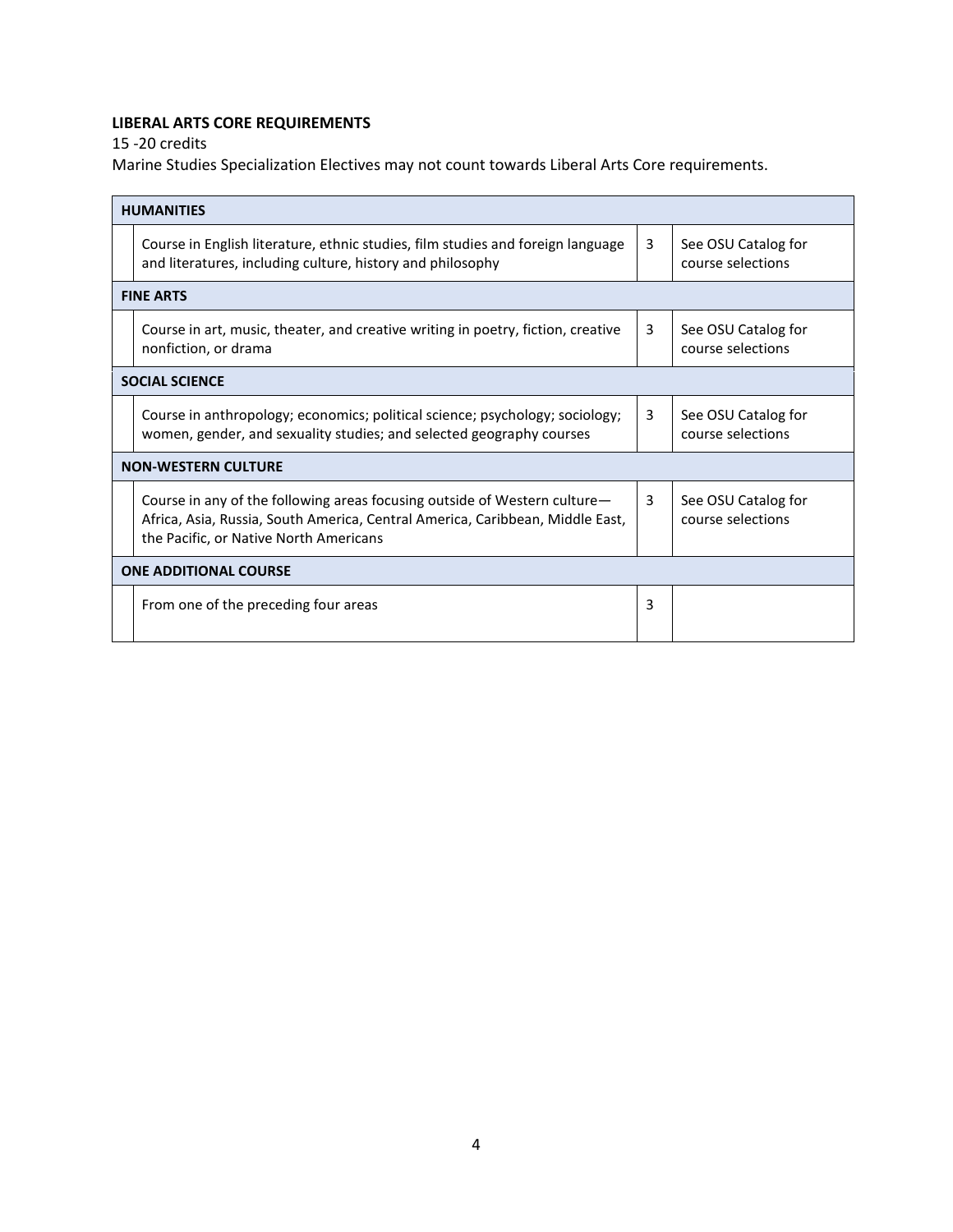#### **BACHELOR OF ARTS REQUIREMENTS**

 $\Box$  Second-year proficiency in a second language, including ASL, at the college level with a grade of at least C–. This requirement is satisfied via coursework or testing.

#### **BACHELOR OF SCIENCE REQUIREMENTS**

A minimum 15-credit block of science, computer science, and quantitative studies as follows. These courses may not count towards any other degree requirements.

| <b>COMPUTER SCIENCE AND COS/CEOAS</b>                                                                                                                                                                           |         |                                                                                                                                                                                  |  |  |  |  |  |
|-----------------------------------------------------------------------------------------------------------------------------------------------------------------------------------------------------------------|---------|----------------------------------------------------------------------------------------------------------------------------------------------------------------------------------|--|--|--|--|--|
| Any Computer Science course approved by the<br>Marine Studies Degree Coordinating and<br><b>Oversight Committee</b>                                                                                             | $3 - 4$ |                                                                                                                                                                                  |  |  |  |  |  |
| Any course from the College of Science or<br>College of Earth, Ocean, and Atmospheric<br>Sciences except Math or Statistics -- approved<br>by the Marine Studies Degree Coordinating and<br>Oversight Committee | $3 - 4$ |                                                                                                                                                                                  |  |  |  |  |  |
| STATISTICS / MATH SERIES - Choose ONE of the following series                                                                                                                                                   |         |                                                                                                                                                                                  |  |  |  |  |  |
| ST 351<br>ST 352                                                                                                                                                                                                | 8       | Intro to Statistical Methods<br>Intro to Statistical Methods                                                                                                                     |  |  |  |  |  |
| MTH 111*<br>MTH 245*                                                                                                                                                                                            | 8       | College Algebra*<br>Mathematics for Management, Life, and Social Sciences*                                                                                                       |  |  |  |  |  |
| Any 8 credits of MTH courses at the 200 level or<br>above (not including MTH 211 and 212)                                                                                                                       | 8       | See OSU Catalog for course selections                                                                                                                                            |  |  |  |  |  |
| MTH 211*<br><b>MTH 212</b><br>MTH 390                                                                                                                                                                           | 12      | Foundations of Elementary Mathematics*<br><b>Foundations of Elementary Mathematics</b><br><b>Foundations of Elementary Mathematics</b><br>(Pre-elementary education majors only) |  |  |  |  |  |
| MTH 241*<br>MTH 245*<br>or<br>MTH 251*<br>ST 351                                                                                                                                                                | 12      | Calculus for Management and Social Science*<br>Mathematics for Management, Life, and Social Sciences*<br>or<br>Differential Calculus*<br>Intro to Statistical Methods            |  |  |  |  |  |

\* Bacc Core course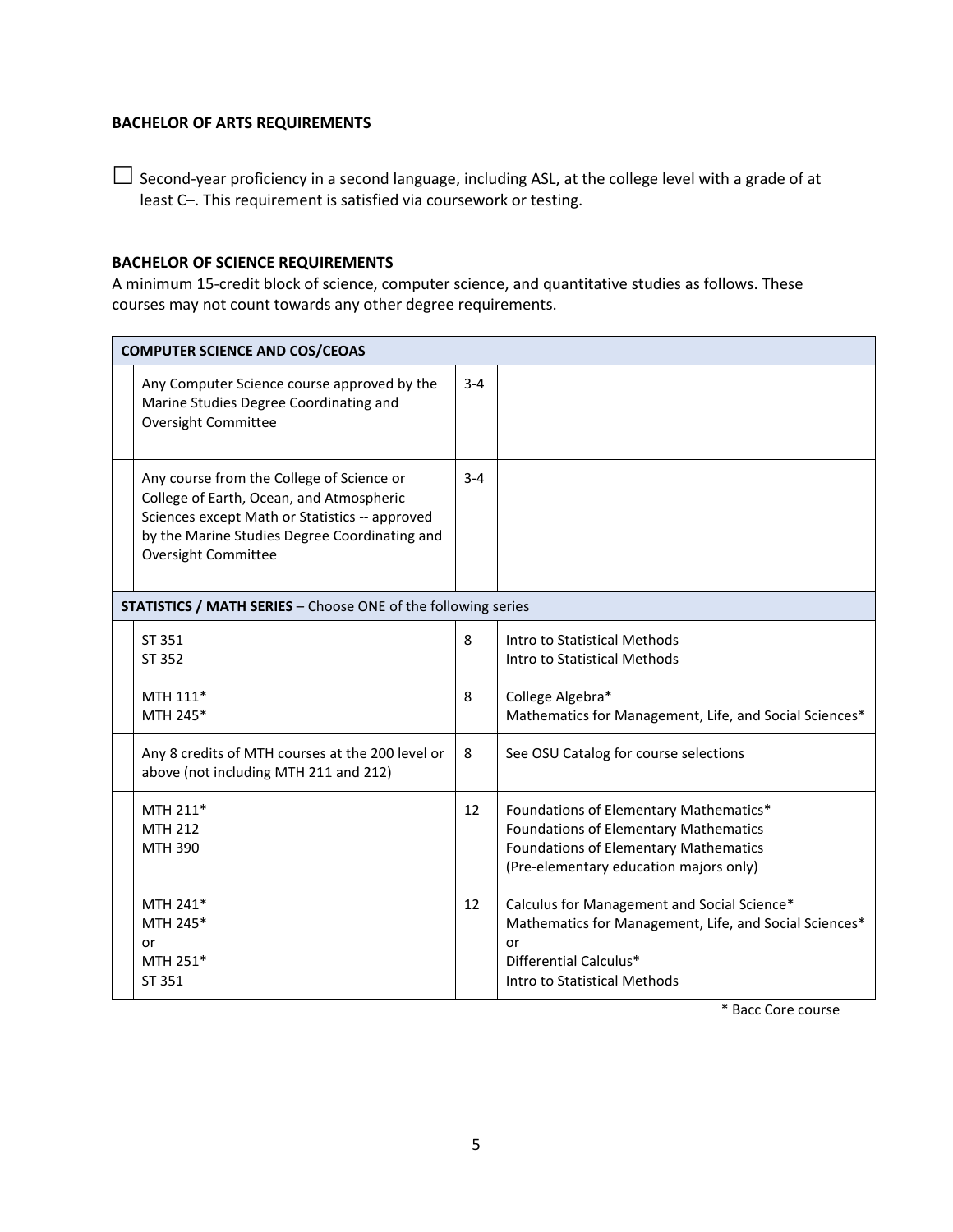### **MARINE STUDIES MAJOR REQUIREMENTS**

57 credits

#### **MAST FOUNDATION** – 11 credits

| <b>CORE COURSE</b>                                          |              |                                                                                                                              |  |  |  |  |
|-------------------------------------------------------------|--------------|------------------------------------------------------------------------------------------------------------------------------|--|--|--|--|
| <b>MAST 201</b>                                             | 3            | Humans and the Ocean                                                                                                         |  |  |  |  |
| <b>OCEANOGRAPHY</b>                                         |              |                                                                                                                              |  |  |  |  |
| OC 103*<br>or<br>OC 201*<br>or<br>OC 202*<br><b>BIOLOGY</b> | 4            | Geography of the Deep: Exploring the World's Ocean*<br>or<br>Oceanography*<br>or<br>Introduction to Biological Oceanography* |  |  |  |  |
| 3<br><b>BI 150</b>                                          |              | Introduction to Marine Biology                                                                                               |  |  |  |  |
| <b>COASTAL EXPERIENCE</b>                                   |              |                                                                                                                              |  |  |  |  |
| <b>BI 111</b><br>or<br>FW 113                               | $\mathbf{1}$ | Introduction to Marine Life in the Sea<br>or<br>Introduction to Marine Birds and Mammals                                     |  |  |  |  |

\*Bacc Core course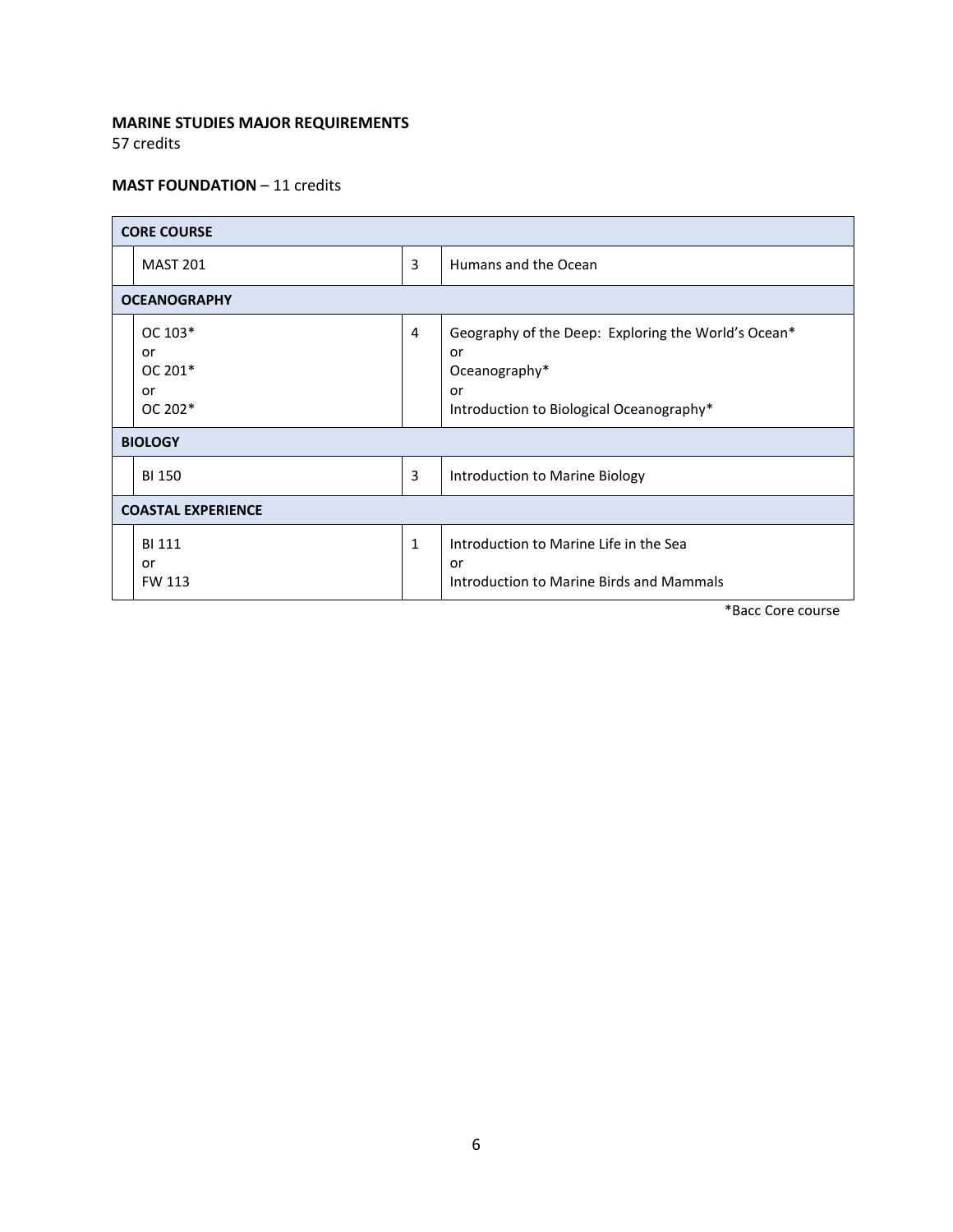### **MAST CORE** – 26 credits

| <b>CORE SURVEY - 4 credits</b>                         |    |              |                                                                                  |  |  |  |  |
|--------------------------------------------------------|----|--------------|----------------------------------------------------------------------------------|--|--|--|--|
| <b>MAST 300</b>                                        | 4  |              | Society, Culture and the Marine Environment                                      |  |  |  |  |
|                                                        |    |              | PERSPECTIVES - 22 credits with no more than two courses from the same department |  |  |  |  |
| Ethical, Social and Environmental Justice - Pick two   |    |              |                                                                                  |  |  |  |  |
| <b>ANTH 320</b>                                        | 3  | $^{\ast}$ CE | Maritime Cultures and Lifeways                                                   |  |  |  |  |
| ES 360                                                 | 4  | $^{\ast}$ CE | Indigenous Ocean and Coast                                                       |  |  |  |  |
| ES 260*                                                | 4  | $\ast$       | Introduction to Pacific Islands Studies                                          |  |  |  |  |
| PHL 443*                                               | 3  | $\ast$       | World Views and Environmental Values                                             |  |  |  |  |
| <b>WGSS 341</b>                                        | PA | CE.          | Gender, Race and Marine Sciences                                                 |  |  |  |  |
| ES/WGSS 475                                            | PA | <b>CE</b>    | Race, Gender and Labor on the Oregon Coast                                       |  |  |  |  |
| Ecosystem Services and Society - Pick one              |    |              |                                                                                  |  |  |  |  |
| BI 347*                                                | 3  | $e^*$        | Oceans in Peril<br>Prerequisites: BI 101, 102, 211, 211H, 213, 213H, 204 or 150  |  |  |  |  |
| <b>FW 323</b>                                          | 3  | e            | Management Principles of Pacific Salmon in the Northwest                         |  |  |  |  |
| FW 324*                                                | 3  | $\ast$       | Food from the Sea                                                                |  |  |  |  |
| OC 333*                                                | 3  | $\ast$       | Oceans, Coasts, and Peoples                                                      |  |  |  |  |
| Literature, History, and Arts of the Sea - Pick one    |    |              |                                                                                  |  |  |  |  |
| <b>HST 314</b>                                         | 4  | e            | Maritime Histories of the Pacific                                                |  |  |  |  |
| <b>ENG 340</b>                                         | 4  | <b>CE</b>    | Literatures of the Coast                                                         |  |  |  |  |
| WR 460^                                                | PA | Λ            | Writing of the Sea                                                               |  |  |  |  |
| Politics and Policy - Pick one                         |    |              |                                                                                  |  |  |  |  |
| <b>PPOL 446</b>                                        | 4  | e            | Policy and Law of US Coastal Governance                                          |  |  |  |  |
| <b>PPOL 448</b>                                        | 4  | e            | Marine Policy in the United States                                               |  |  |  |  |
|                                                        |    |              |                                                                                  |  |  |  |  |
| One Additional Course from any of the above categories |    |              |                                                                                  |  |  |  |  |
| Any of the above plus                                  |    |              | Any of the above                                                                 |  |  |  |  |
| courses in                                             |    |              | Writing, Literature and Film                                                     |  |  |  |  |
| development within                                     |    |              | Arts & Communication                                                             |  |  |  |  |
| these schools                                          |    |              | History, Philosophy & Religion                                                   |  |  |  |  |
|                                                        |    |              |                                                                                  |  |  |  |  |

\* Bacc Core course

e Course offered online

^ WIC course

CE Coastal Experience

PA Pending Approval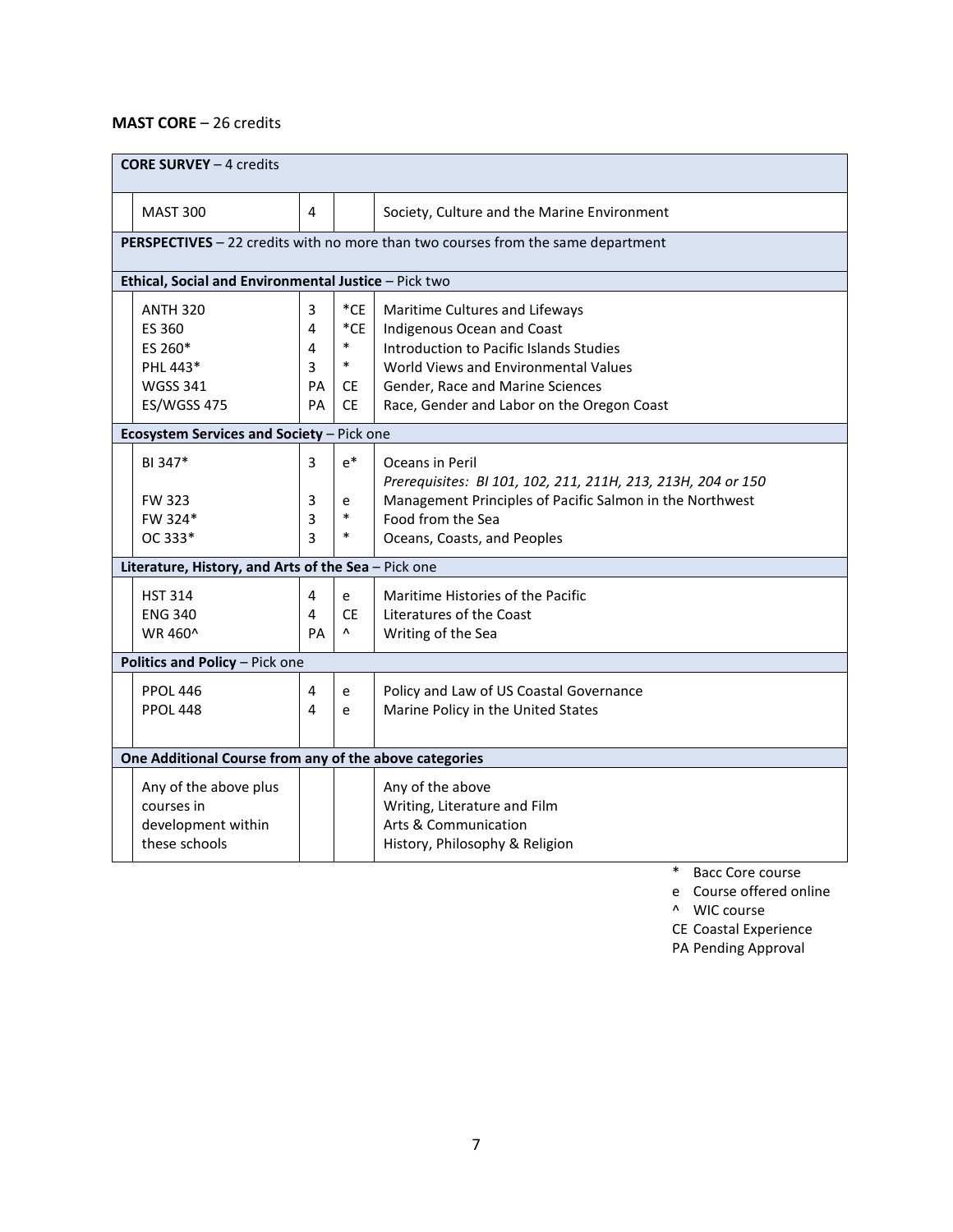#### COASTAL EXPERIENCE COURSES – 8 credits

In addition to the 1-credit MAST Foundation Coast Experience Course (BI 111 or FW 113), at least 7 credits of coursework must be designated Coastal Experience. Select from the following. These courses may be double-counted, satisfying this and another degree requirement simultaneously.

| <b>OTHER COASTAL EXPERIENCE</b> - Select at least 7 credits from the following courses |              |           |                                                                                                                                    |  |  |  |  |
|----------------------------------------------------------------------------------------|--------------|-----------|------------------------------------------------------------------------------------------------------------------------------------|--|--|--|--|
| <b>ANTH 320</b>                                                                        | 3            | $^*$ CE   | Maritime Cultures and Lifeways                                                                                                     |  |  |  |  |
| <b>BI 111</b>                                                                          | $\mathbf{1}$ | <b>CE</b> | Introduction to Marine Life in the Sea<br>(If not used for MAST Foundation course)                                                 |  |  |  |  |
| <b>BI353</b>                                                                           | 4            | <b>CE</b> | Pacific Northwest Coastal Ecosystems<br>Prerequisites: BI 211, 212, 213                                                            |  |  |  |  |
| <b>ENG 340</b>                                                                         | 4            | <b>CE</b> | Literatures of the Coast                                                                                                           |  |  |  |  |
| ES 360                                                                                 | 4            | $^*$ CE   | Indigenous Ocean and Coast                                                                                                         |  |  |  |  |
| <b>ES/WGSS 475</b>                                                                     | 4            | <b>CE</b> | Race, Gender and Labor on the Oregon Coast                                                                                         |  |  |  |  |
| FW 113                                                                                 | 1            | <b>CE</b> | Introduction to Marine Birds and Mammals<br>(If not used for MAST Foundation course)                                               |  |  |  |  |
| <b>FW 302</b>                                                                          | 4            | CE, e     | Biology and Conservation of Marine Mammals (only if taken at HMSC)<br>Prerequisite: 1 year of introductory biology                 |  |  |  |  |
| FW 331                                                                                 | 4            | <b>CE</b> | Ecology of Marine and Estuarine Birds                                                                                              |  |  |  |  |
| <b>FW 426</b>                                                                          | 5            | CE, e     | Coastal Ecology and Resource Management<br>Prerequisite: Junior standing or above, and departmental approval<br>FW 320 recommended |  |  |  |  |

\* Bacc Core course

e Courses offered online

CE Coastal experience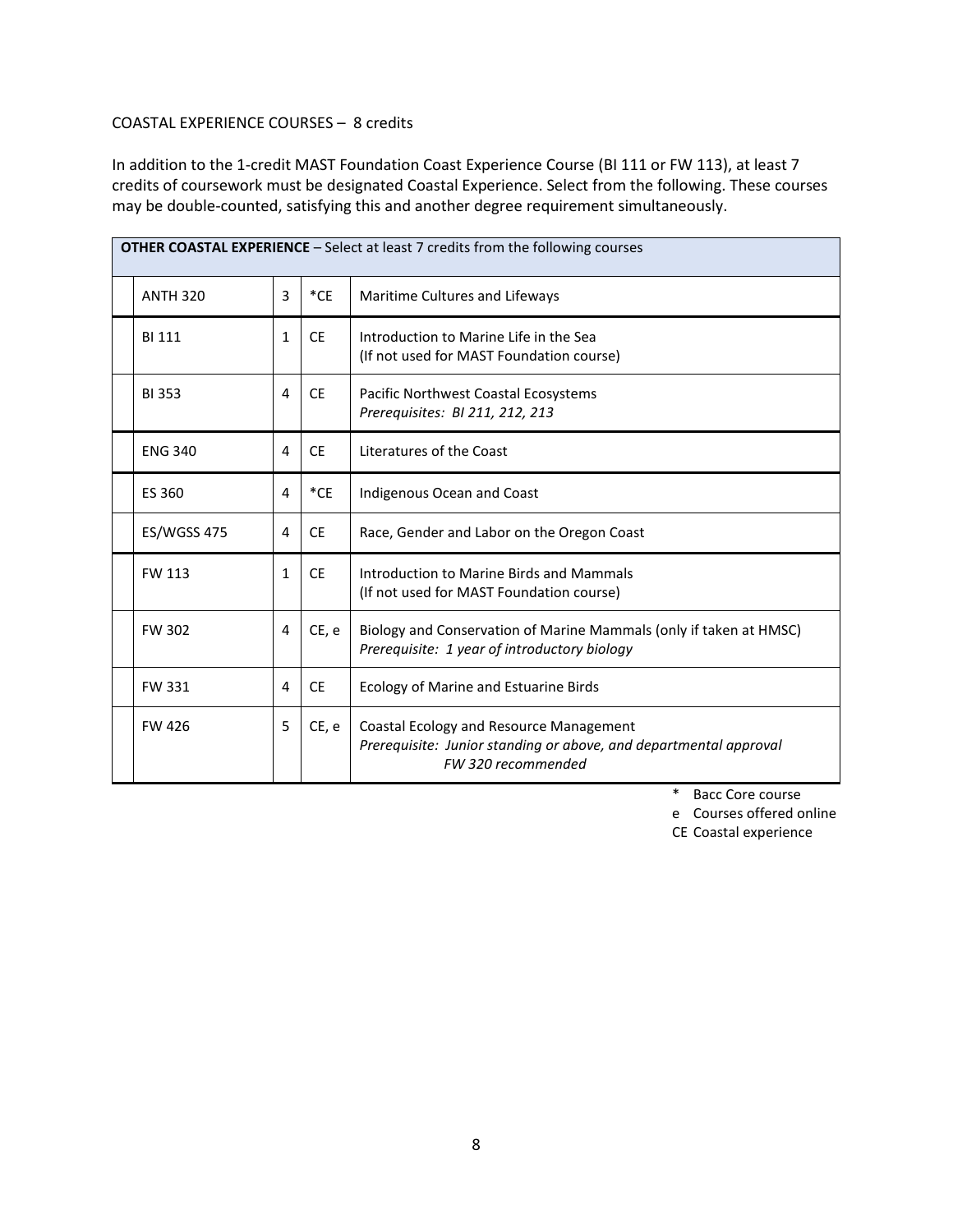### **SPECIALIZATION THROUGH AREAS OF DISTINCTION**

Each student will work with their advisor to design an Area of Distinction and propose a course of study to be approved by the Marine Studies Degree Coordinating and Oversight committee.

Specialization plans should be developed early in the third year. Areas include, but are not limited to:

- Environmental and Social Justice
- Politics and Policy
- Arts and Literature
- Global and Transnational Perspectives
- Marine Entrepreneurship
- Community Development

The Marine Studies Specialization consists of **electives**, an **internship** and a **capstone experience**.

#### **Marine Studies Electives in Specialization Area**

12 credits minimum

- Advanced courses
- Should not be Core and Foundation classes
- Cannot count toward Baccalaureate Core or Liberal Arts requirements
- If courses are completed prior to approval of the specialization, students shall include in their specialization plan a clear description of how these courses directly serve the specialization.

#### **Internship**

#### 4 credits minimum

MAST 410 – Internship in Marine Studies

- Internship must be focused on a marine issue and include visits and/or residency in a coastal location.
- Student should clearly identify how the internship contributes to their intellectual or career goals and be able to reflect on their experience in the context of social and environmental ethics.
- Possibilities include working on a volunteer or paid basis in a museum, a nonprofit organization, a public agency, a business, or as a research assistant.
- Internships will be developed in consultation with and approved by the Marine Studies undergraduate advisor.

#### **Capstone Experience**

4 credits

MAST 425 – Marine Studies Capstone Experience

- Student engages in a substantial project, aligned with the student's chosen area of specialization, integrating the perspectives of the Marine Studies Core and Electives, and experiential learning with intensive study of social, political, and/or cultural issues of the ocean and coasts.
- Student will
	- o Produce original work that clearly articulates and explores a research question
	- $\circ$  Provide proof of consideration of ethical and social dimensions of the project
	- o Demonstrate how the experiential component contributed to the project
	- o Include a discussion of methods
	- $\circ$  Provide a clear statement of argument that identifies the project's principal findings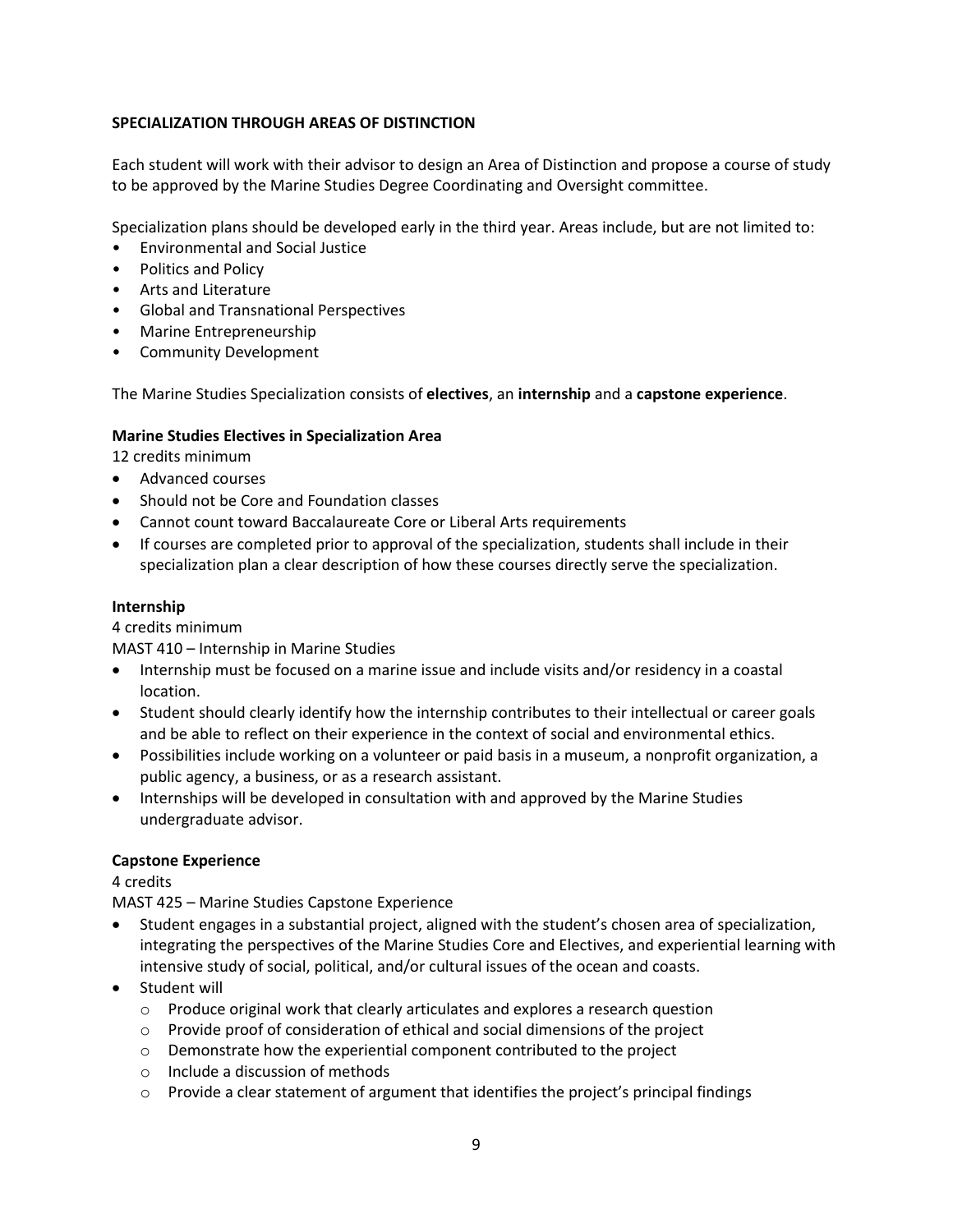### MARINE STUDIES SPECIALIZATION ELECTIVES

- Should not be Core and Foundation classes
- Cannot count toward Baccalaureate Core or Liberal Arts requirements

| <b>Course</b>    |                                                   |                         | <b>Credits</b>                    | <b>Prerequisites</b>                                                       |
|------------------|---------------------------------------------------|-------------------------|-----------------------------------|----------------------------------------------------------------------------|
| <b>AEC 351</b>   | Natural Resource Economics and Policy             | 3                       | $e^*$                             | AEC 250, AREC 250, ECON 201 or 201H                                        |
| <b>AEC 352</b>   | <b>Environmental Economics and Policy</b>         | 3                       | $e^*$                             | AEC 250, AREC 250, ECON 201 or 201H                                        |
| <b>AEC 452</b>   | <b>Marine Economics</b>                           | 3                       |                                   | AEC 351 or AEC 352 - both with D- or better                                |
| <b>ANTH 361</b>  | <b>Food Justice</b>                               | 4                       | $e^*$                             |                                                                            |
| <b>ANTH 477</b>  | <b>Ecological Anthropology</b>                    | 4                       | $\mathsf{e}% _{t}\left( t\right)$ |                                                                            |
| <b>ANTH 478</b>  | Anthropology of Tourism                           | 4                       | $e^*$                             |                                                                            |
| <b>ART 359</b>   | Photography: Activism and Social Change           | 3                       | $e^*$                             |                                                                            |
| <b>ART 366</b>   | History of Art since 1945                         | 3                       |                                   |                                                                            |
| <b>BA 362</b>    | Social Entrepreneurship & Social Initiatives      | $\pmb{4}$               |                                   | Junior standing or above                                                   |
| <b>BA432</b>     | Environmental Law, Sustainability, & Business     | 3                       | $\ast$                            | Junior standing or above                                                   |
| <b>BI 348 or</b> | <b>Human Ecology</b>                              | 3                       | $e^*$                             |                                                                            |
| BI 301           | Human Impacts on Ecosystems                       | 3                       | $\ast$                            |                                                                            |
| <b>BI353</b>     | Pacific Northwest Coastal Ecosystems              | 4                       | <b>CE</b>                         | BI 211, 212, 213                                                           |
| <b>COMM 316</b>  | <b>Advanced Persuasion</b>                        | 3                       |                                   | <b>COMM 111</b>                                                            |
| <b>COMM 324</b>  | Communication in Organizations                    | 3                       |                                   |                                                                            |
| <b>COMM 380</b>  | Image and Myth in Film                            | 3                       |                                   |                                                                            |
| <b>COMM 472</b>  | Rhetoric of Popular Culture                       | 3                       |                                   |                                                                            |
| <b>EAH 411</b>   | Perspectives in Environmental Arts & Humanities   | 4                       | $e^{*\Lambda}$                    |                                                                            |
| <b>EAH 412</b>   | <b>Environmental Science in Context</b>           | 4                       | $e^{*\Lambda}$                    |                                                                            |
| <b>ENG 445</b>   | <b>Studies in Nonfiction</b>                      | 4                       | $e^{\Lambda}$                     |                                                                            |
| ES 345           | Native Americans in Oregon                        | 4                       |                                   |                                                                            |
| ES 460           | <b>Ethnicity and Social Justice</b>               | 4                       |                                   |                                                                            |
| <b>FILM 445</b>  | <b>Documentary Film Studies</b>                   | $\overline{4}$          |                                   |                                                                            |
| <b>FILM 480</b>  | Studies in Film, Culture and Society              | $\overline{\mathbf{4}}$ |                                   |                                                                            |
| FW 302           | <b>Biology and Conservation of Marine Mammals</b> | 4                       | CE, e                             | 1 year of introductory biology;                                            |
|                  |                                                   |                         |                                   | Coastal Experience only if taken at HMSC                                   |
| <b>FW 323</b>    | Management Principles of Pacific Salmon in the    | $\overline{3}$          | e                                 |                                                                            |
|                  | Northwest                                         |                         |                                   |                                                                            |
| FW 331           | Ecology of Marine and Estuarine Birds             | $\overline{4}$          | <b>CE</b>                         |                                                                            |
| FW 340           | Multicultural Perspectives in Natural Resources   | $\mathsf{3}$            | $e^*$                             |                                                                            |
| <b>FW 350</b>    | Endangered Species, Society, and Sustainability   | 3                       | $e^*$                             | FW 251 recommended                                                         |
| <b>FW 422</b>    | Introduction to Ocean Law                         | $\overline{3}$          | $\mathsf{e}$                      |                                                                            |
| <b>FW 426</b>    | Coastal Ecology and Resource Management           | 5                       | CE, e                             | Junior standing or above, and departmental<br>approval; FW 320 recommended |
| FW 462           | <b>Ecosystem Services</b>                         | $\mathsf 3$             | e                                 |                                                                            |
| GEO 309          | <b>Environmental Justice</b>                      | 3                       | $e^*$                             | WR 121 or 121H                                                             |
| GEOG 331         | Population, Consumption, and Environment          | 3                       | $e^*$                             |                                                                            |
| <b>GEOG 430</b>  | Resilience-based Natural Resource Management      | $\mathsf{3}$            |                                   |                                                                            |
| <b>HST 353</b>   | Slavery in the Americas                           | 4                       | $\ast$                            |                                                                            |
| <b>HST 416</b>   | Food in World History                             | 4                       | $e^*$                             |                                                                            |
| <b>HST 481</b>   | Environmental History of the United States        | 4                       | $e^*$                             |                                                                            |
| <b>HSTS 421</b>  | <b>Technology and Change</b>                      | 4                       | $\ast$                            |                                                                            |
| <b>NMC 280</b>   | Global Media                                      | 3                       |                                   |                                                                            |
| <b>NMC 301</b>   | Writing for the Media Professional                | 3                       | ۸                                 | <b>NMC 101</b>                                                             |
| <b>NMC 311</b>   | Introduction to Non-profit Management             | 3                       |                                   |                                                                            |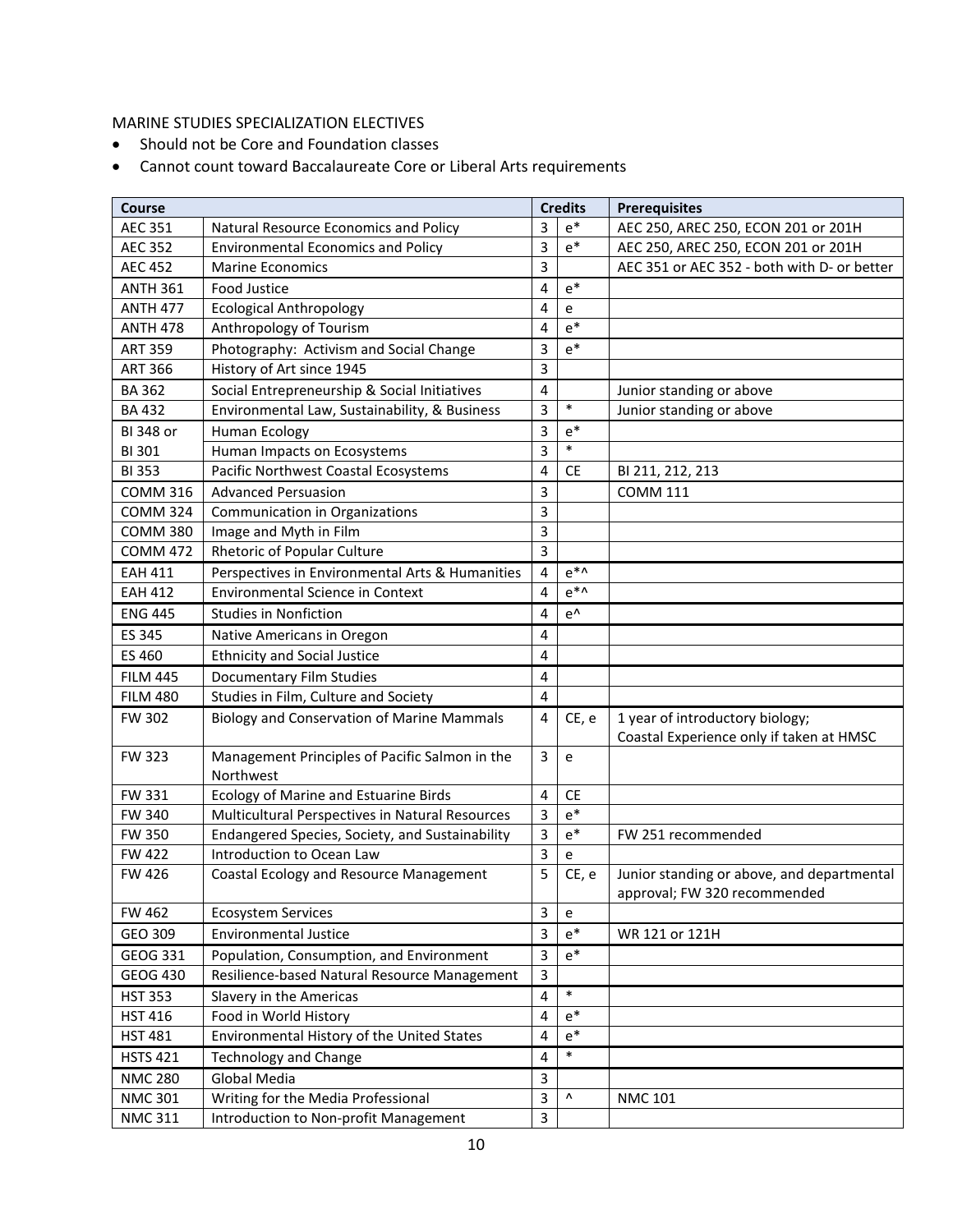| Course          |                                                         |   | <b>Credits</b> | <b>Prerequisites</b> |
|-----------------|---------------------------------------------------------|---|----------------|----------------------|
| <b>NMC 418</b>  | <b>Viral Content</b>                                    | 3 |                |                      |
| <b>PHL 440</b>  | <b>Environmental Ethics</b>                             | 3 | $e^*$          |                      |
| <b>PHL 474</b>  | Philosophy of Biology                                   | 4 | $\ast$         |                      |
| <b>PPOL 441</b> | Energy, Climate and Society                             | 4 | $\ast$         |                      |
| <b>PPOL 447</b> | Integrated Policy: Food, Energy, Water & Climate        | 4 | e              |                      |
| <b>PS 475</b>   | <b>Environmental Politics and Policy</b>                | 4 |                |                      |
| <b>PS 476</b>   | <b>Science and Politics</b>                             | 4 | $e^*$          |                      |
| <b>PS 477</b>   | International Environmental Politics and Policy         | 4 | e              |                      |
| <b>REL 443</b>  | Worldviews and Environmental Values                     | 3 | $e^*$          |                      |
| SOC 381         | Social Dimensions of Sustainability                     | 4 | e              | SOC 204 or SOC 204H  |
| <b>SOC 418</b>  | Qualitative Research Methods                            | 4 |                | SOC 204 or SOC 204H  |
| <b>SOC 480</b>  | <b>Environmental Sociology</b>                          | 4 | e              | SOC 204 or SOC 204H  |
| SOC 481         | Society and Natural Resources                           | 4 | $e^*$          | SOC 204 or SOC 204H  |
| <b>SUS 350</b>  | Sustainable Communities                                 | 4 | $e^*$          |                      |
| <b>SUS 420</b>  | Social Dimensions of Sustainability                     | 3 | e              |                      |
| <b>TRAL 353</b> | Nature, Eco, and Adventure Tourism                      | 3 |                |                      |
| <b>WGSS 375</b> | Arts and Social Justice                                 | 4 | $\ast$         |                      |
| <b>WR462</b>    | <b>Environmental Writing</b>                            | 4 | Λ              | WR 121 or WR 121H    |
| Z 349           | Biodiversity: Causes, Consequences, and<br>Conservation | 3 | $\ast$         |                      |

\* Bacc Core courses

e Courses offered online

^ WIC course

CE Coastal experience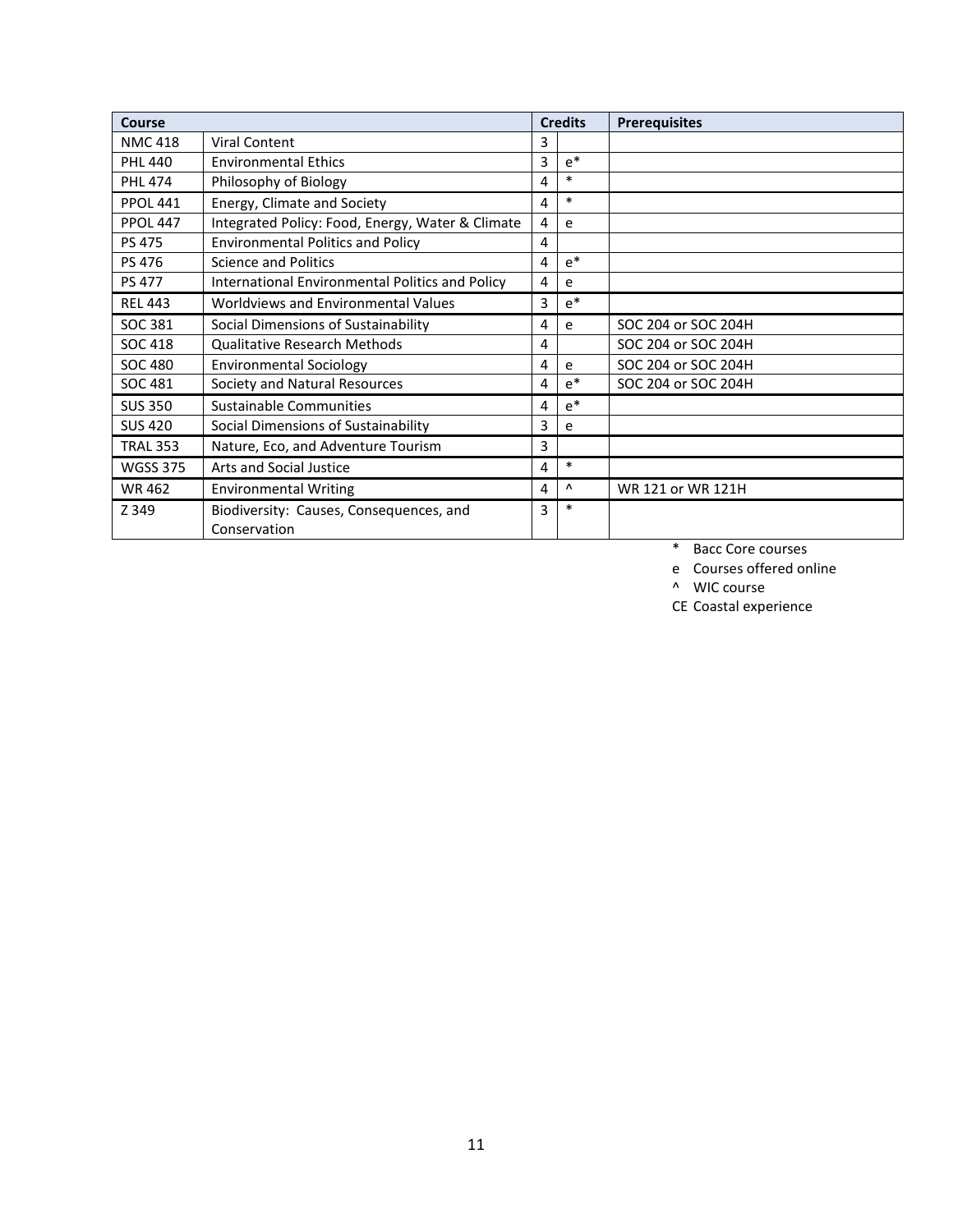#### **Environmental and Social Justice**

Marine Studies Electives

Choose a minimum of 12 credits with at least 8 from CLA. These are suggested electives. Students may choose courses beyond this list, developing their own electives with approval from the Marine Studies Degree Coordinating and Oversight committee. Courses should not be Core and Foundation classes. They cannot count toward Baccalaureate Core or Liberal Arts requirements

| Course          |                                                        |   | <b>Credits</b> | <b>Prerequisites</b>                |
|-----------------|--------------------------------------------------------|---|----------------|-------------------------------------|
| <b>AEC 352</b>  | <b>Environmental Economics and Policy</b>              | 3 | $e^*$          | AEC 250, AREC 250, ECON 201 or 201H |
| <b>ANTH 361</b> | <b>Food Justice</b>                                    | 4 | $e^*$          |                                     |
| <b>ANTH 478</b> | Anthropology of Tourism                                | 4 | $e^*$          |                                     |
| <b>ART 359</b>  | Photography: Activism and Social Change                | 3 | $e^*$          |                                     |
| <b>BA 362</b>   | Social Entrepreneurship & Social Initiatives           | 4 |                | Junior standing or above            |
| ES 345          | Native Americans in Oregon                             | 4 |                |                                     |
| ES 460          | <b>Ethnicity and Social Justice</b>                    | 4 |                |                                     |
| <b>FW 340</b>   | Multicultural Perspectives in Natural Resources        | 3 | $e^*$          |                                     |
| GEO 309         | <b>Environmental Justice</b>                           | 3 | $e^*$          | WR 121 or 121H                      |
| <b>PHL 440</b>  | <b>Environmental Ethics</b>                            | 3 | $e^*$          |                                     |
| <b>PPOL 441</b> | Energy, Climate and Society                            | 4 | $\ast$         |                                     |
| <b>REL 443</b>  | Worldviews and Environmental Values                    | 3 | $e^*$          |                                     |
| SOC 381         | Social Dimensions of Sustainability                    | 4 | e              | SOC 204 or SOC 204H                 |
| <b>SOC 418</b>  | <b>Qualitative Research Methods</b>                    | 4 |                | SOC 204 or SOC 204H                 |
| SOC 481         | Society and Natural Resources                          | 4 | $e^*$          | SOC 204 or SOC 204H                 |
| <b>SUS 420</b>  | Social Dimensions of Sustainability                    | 3 | e              |                                     |
| <b>WGSS 375</b> | Arts and Social Justice                                | 4 | $\ast$         |                                     |
|                 | Internship -- focused on topic of specialization       |   |                |                                     |
| <b>MAST 410</b> | Marine Studies Internship                              | 4 |                | Minimum 4 credits                   |
|                 | Capstone Project -- focused on topic of specialization |   |                |                                     |
| <b>MAST 425</b> | Marine Studies Capstone Experience                     | 4 |                |                                     |

\* Bacc Core courses

e Courses offered online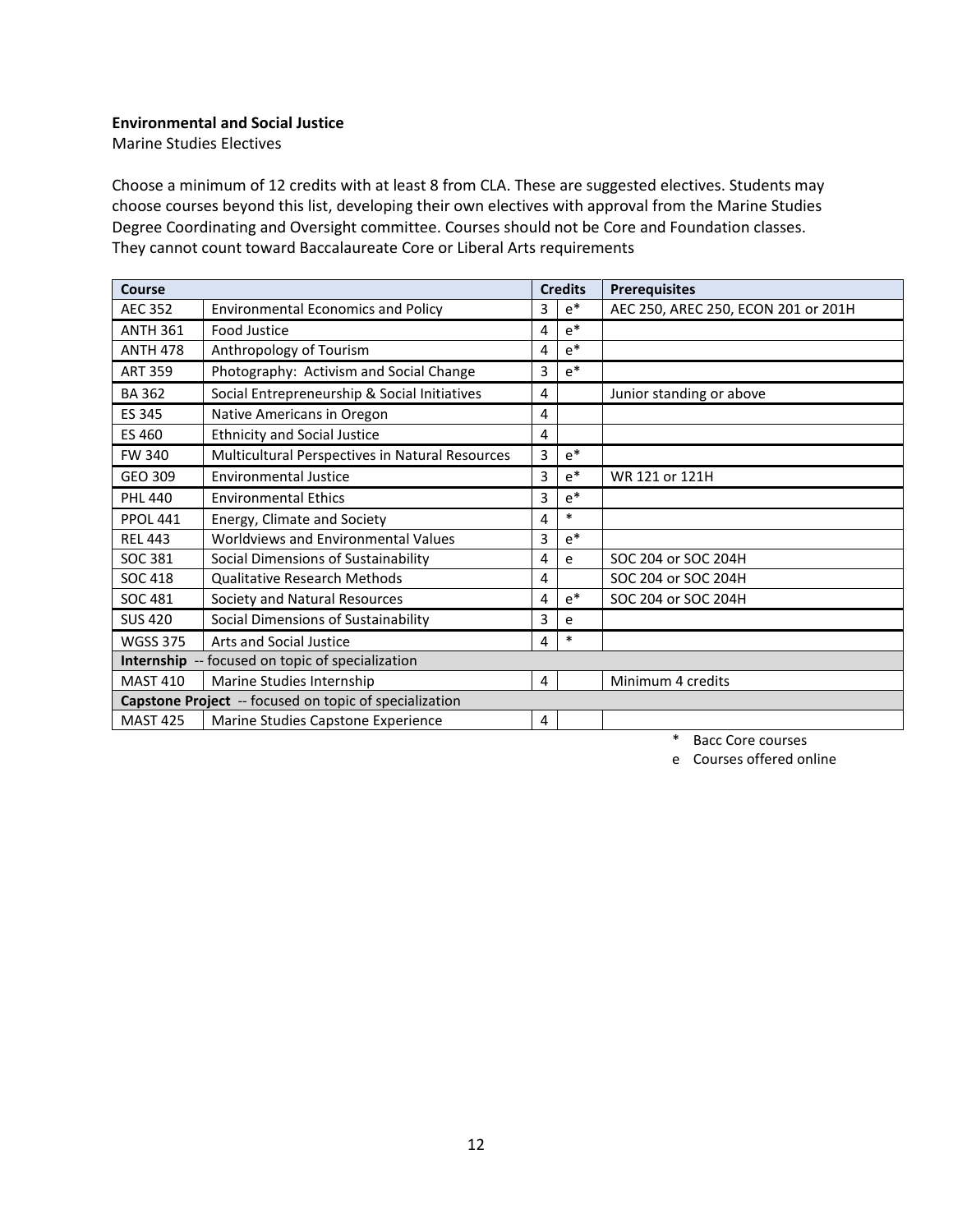### **Politics and Policy**

Marine Studies Electives

Choose a minimum of 12 credits with at least 8 from CLA. These are suggested electives. Students may choose courses beyond this list, developing their own electives with approval from the Marine Studies Degree Coordinating and Oversight committee. Courses should not be Core and Foundation classes. They cannot count toward Baccalaureate Core or Liberal Arts requirements

| <b>Course</b>   |                                                        |                         | <b>Credits</b>                             | <b>Prerequisites</b>                     |
|-----------------|--------------------------------------------------------|-------------------------|--------------------------------------------|------------------------------------------|
| <b>AEC 351</b>  | Natural Resource Economics and Policy                  | 3                       | $e^*$                                      | AEC 250, AREC 250, ECON 201 or 201H      |
| <b>AEC 352</b>  | <b>Environmental Economics and Policy</b>              | 3                       | $e^*$                                      | AEC 250, AREC 250, ECON 201 or 201H      |
| <b>BA432</b>    | Environmental Law, Sustainability, & Business          | 3                       | $\ast$                                     | Junior standing or above                 |
| BI 348 or       | Human Ecology                                          | 3                       | $e^*$                                      |                                          |
| <b>BI301</b>    | Human Impacts on Ecosystems                            | 3                       | $\ast$                                     |                                          |
| BI 353 or       | Pacific Northwest Coastal Ecosystems                   | $\overline{4}$          | <b>CE</b>                                  | BI 211, 212, 213                         |
| <b>FW 302</b>   | <b>Biology and Conservation of Marine Mammals</b>      | $\overline{4}$          | CE,e                                       | 1 year of introductory biology;          |
|                 |                                                        |                         |                                            | Coastal Experience only if taken at HMSC |
| <b>EAH 412</b>  | <b>Environmental Science in Context</b>                | 4                       | $e^{*\Lambda}$                             |                                          |
| ES 345          | Native Americans in Oregon                             | $\overline{\mathbf{4}}$ |                                            |                                          |
| <b>FW 323</b>   | Management Principles of Pacific Salmon in the         | $\overline{3}$          | e                                          |                                          |
|                 | Northwest                                              |                         |                                            |                                          |
| <b>FW 350</b>   | Endangered Species, Society, and Sustainability        | 3                       | $e^*$                                      | FW 251 recommended                       |
| <b>FW 422</b>   | Introduction to Ocean Law                              | 3                       | e                                          |                                          |
| <b>NMC 280</b>  | Global Media                                           | 3                       |                                            |                                          |
| <b>PHL 440</b>  | <b>Environmental Ethics</b>                            | 3                       | $e^*$                                      |                                          |
| <b>PPOL 447</b> | Integrated Policy: Food, Energy, Water & Climate       | $\overline{4}$          | $\mathsf{e}% _{0}\left( \mathsf{e}\right)$ |                                          |
| PS 475          | <b>Environmental Politics and Policy</b>               | $\overline{4}$          |                                            |                                          |
| PS 476          | <b>Science and Politics</b>                            | 4                       | $e^*$                                      |                                          |
| PS 477          | International Environmental Politics and Policy        | 4                       | e                                          |                                          |
| <b>REL 443</b>  | Worldviews and Environmental Values                    | 3                       | $e^*$                                      |                                          |
| <b>SOC 418</b>  | <b>Qualitative Research Methods</b>                    | 4                       |                                            | SOC 204 or SOC 204H                      |
| <b>SOC 480</b>  | <b>Environmental Sociology</b>                         | 4                       | e                                          | SOC 204 or SOC 204H                      |
| <b>SOC 481</b>  | Society and Natural Resources                          | 4                       | $e^*$                                      | SOC 204 or SOC 204H                      |
| Z 349           | Biodiversity: Causes, Consequences, and                | 3                       | $\ast$                                     |                                          |
|                 | Conservation                                           |                         |                                            |                                          |
|                 | Internship -- focused on topic of specialization       |                         |                                            |                                          |
| <b>MAST 410</b> | Marine Studies Internship                              | 4                       |                                            | Minimum 4 credits                        |
|                 | Capstone Project -- focused on topic of specialization |                         |                                            |                                          |
| <b>MAST 425</b> | Marine Studies Capstone Experience                     | 4                       |                                            |                                          |

\* Bacc Core courses

e Courses offered online

^ WIC course

CE Coastal experience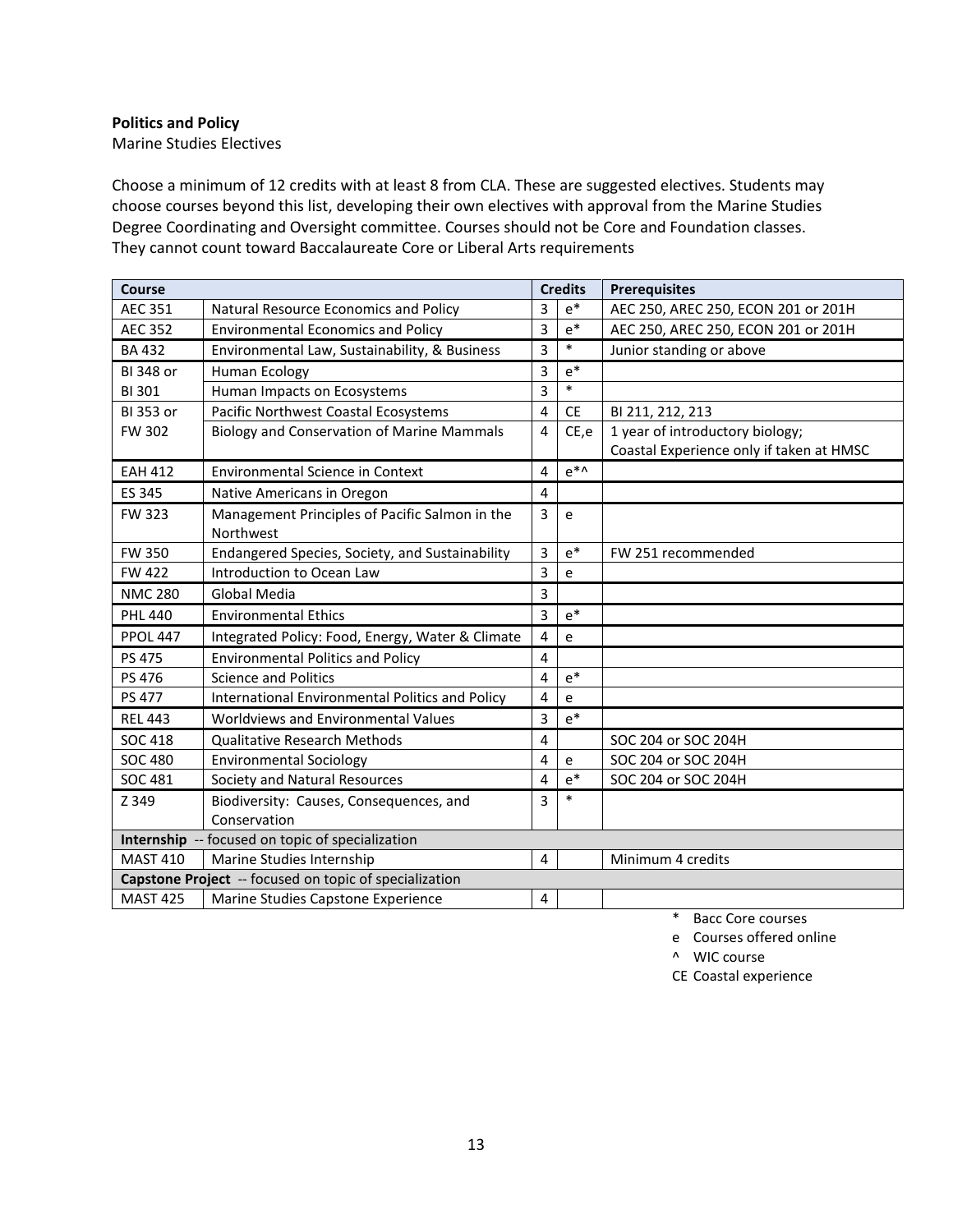### **Arts and Humanities**

Marine Studies Electives

Choose a minimum of 12 credits with at least 8 from CLA. These are suggested electives. Students may choose courses beyond this list, developing their own electives with approval from the Marine Studies Degree Coordinating and Oversight committee. Courses should not be Core and Foundation classes. They cannot count toward Baccalaureate Core or Liberal Arts requirements

| <b>Course</b>                                |                                                        |   | <b>Credits</b> | <b>Prerequisites</b> |
|----------------------------------------------|--------------------------------------------------------|---|----------------|----------------------|
| <b>ART 359</b>                               | Photography: Activism and Social Change                | 3 | $e^*$          |                      |
| <b>ART 366</b>                               | History of Art since 1945                              | 3 |                |                      |
| <b>COMM 380</b>                              | Image and Myth in Film                                 | 3 |                |                      |
| <b>COMM 472</b>                              | Rhetoric of Popular Culture                            | 3 |                |                      |
| <b>EAH 411</b>                               | Perspectives in Environmental Arts & Humanities        | 4 | $e^{*\Lambda}$ |                      |
| <b>ENG 445</b>                               | <b>Studies in Nonfiction</b>                           | 4 | $e^{\Lambda}$  |                      |
| <b>FILM 445</b>                              | Documentary Film Studies                               | 4 |                |                      |
| <b>FILM 480</b>                              | Studies in Film, Culture and Society                   | 4 |                |                      |
| <b>HST 353</b>                               | Slavery in the Americas                                | 4 | $\ast$         |                      |
| <b>HST 416</b>                               | Food in World History                                  | 4 | $e^*$          |                      |
| <b>HST 481</b>                               | Environmental History of the United States             | 4 | $e^*$          |                      |
| <b>HSTS 421</b>                              | <b>Technology and Change</b>                           | 4 | $\ast$         |                      |
| <b>PHL 440</b>                               | <b>Environmental Ethics</b>                            | 3 | $e^*$          |                      |
| <b>PHL 474</b>                               | Philosophy of Biology                                  | 4 | $\ast$         |                      |
| <b>SOC 418</b>                               | <b>Qualitative Research Methods</b>                    | 4 |                | SOC 204 or SOC 204H  |
| <b>WGSS 375</b>                              | Arts and Social Justice                                | 4 | $\ast$         |                      |
| <b>WR462</b>                                 | <b>Environmental Writing</b>                           | 4 | Λ              | WR 121 or WR 121H    |
| Z 349                                        | Biodiversity: Causes, Consequences, and                | 3 | $\ast$         |                      |
|                                              | Conservation                                           |   |                |                      |
|                                              | Internship -- focused on topic of specialization       |   |                |                      |
| <b>MAST 410</b><br>Marine Studies Internship |                                                        |   |                | Minimum 4 credits    |
|                                              | Capstone Project -- focused on topic of specialization |   |                |                      |
| <b>MAST 425</b>                              | Marine Studies Capstone Experience                     | 4 |                |                      |

\* Bacc Core courses

e Courses offered online

^ WIC course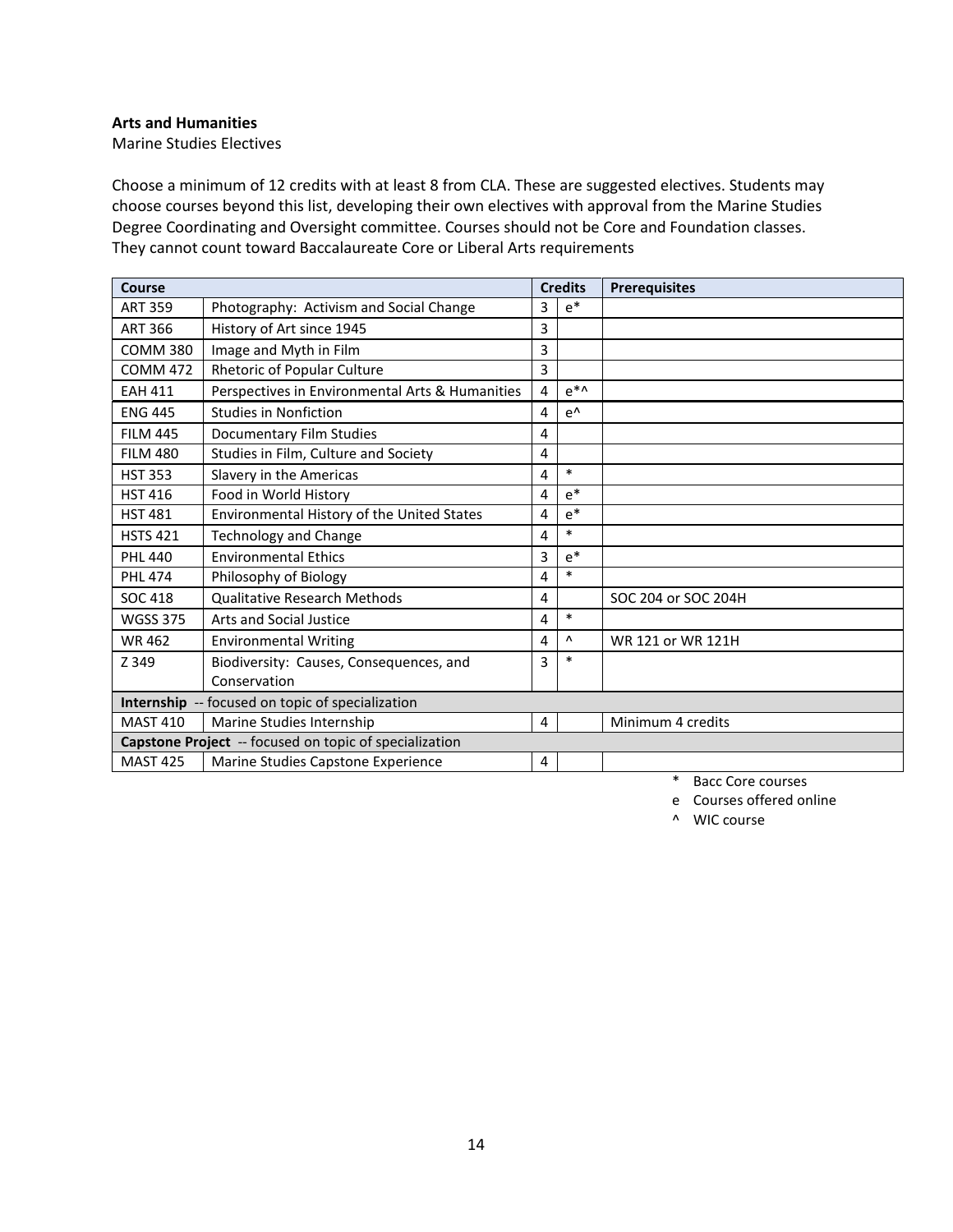#### **Global and Transnational Perspectives**

Marine Studies Electives

Choose a minimum of 12 credits with at least 8 from CLA. These are suggested electives. Students may choose courses beyond this list, developing their own electives with approval from the Marine Studies Degree Coordinating and Oversight committee. Courses should not be Core and Foundation classes. They cannot count toward Baccalaureate Core or Liberal Arts requirements

| <b>Course</b>    |                                                        |   | <b>Credits</b> | <b>Prerequisites</b>                |
|------------------|--------------------------------------------------------|---|----------------|-------------------------------------|
| <b>AEC 351</b>   | Natural Resource Economics and Policy                  | 3 | $e^*$          | AEC 250, AREC 250, ECON 201 or 201H |
| <b>AEC 352</b>   | <b>Environmental Economics and Policy</b>              | 3 | $e^*$          | AEC 250, AREC 250, ECON 201 or 201H |
| <b>ANTH 361</b>  | <b>Food Justice</b>                                    | 4 | $e^*$          |                                     |
| <b>ANTH 478</b>  | Anthropology of Tourism                                | 4 | $e^*$          |                                     |
| <b>BI 348 or</b> | Human Ecology                                          | 3 | $e^*$          |                                     |
| <b>BI301</b>     | Human Impacts on Ecosystems                            | 3 | $\ast$         |                                     |
| <b>EAH 412</b>   | <b>Environmental Science in Context</b>                | 4 | $e^{*\Lambda}$ |                                     |
| <b>FW 422</b>    | Introduction to Ocean Law                              | 3 | e              |                                     |
| GEOG 331         | Population, Consumption, and Environment               | 3 | $e^*$          |                                     |
| <b>GEOG 430</b>  | Resilience-based Natural Resource Management           | 3 |                |                                     |
| <b>HST 353</b>   | Slavery in the Americas                                | 4 | $\ast$         |                                     |
| <b>HST 416</b>   | Food in World History                                  | 4 | $e^*$          |                                     |
| <b>PPOL 441</b>  | Energy, Climate and Society                            | 4 | $\ast$         |                                     |
| <b>PPOL 447</b>  | Integrated Policy: Food, Energy, Water & Climate       | 4 | e              |                                     |
| PS 476           | <b>Science and Politics</b>                            | 4 | $e^*$          |                                     |
| <b>PS 477</b>    | International Environmental Politics and Policy        | 4 | e              |                                     |
| <b>REL 443</b>   | Worldviews and Environmental Values                    | 3 | $e^*$          |                                     |
| SOC 381          | Social Dimensions of Sustainability                    | 4 | e              | SOC 204 or SOC 204H                 |
| <b>SOC 480</b>   | <b>Environmental Sociology</b>                         | 4 | e              | SOC 204 or SOC 204H                 |
| SOC 481          | Society and Natural Resources                          | 4 | $e^*$          | SOC 204 or SOC 204H                 |
| Z 349            | Biodiversity: Causes, Consequences, and                | 3 | $\ast$         |                                     |
|                  | Conservation                                           |   |                |                                     |
|                  | Internship -- focused on topic of specialization       |   |                |                                     |
| <b>MAST 410</b>  | Marine Studies Internship                              | 4 |                | Minimum 4 credits                   |
|                  | Capstone Project -- focused on topic of specialization |   |                |                                     |
| <b>MAST 425</b>  | Marine Studies Capstone Experience                     | 4 |                |                                     |

\* Bacc Core courses

e Courses offered online

^ WIC course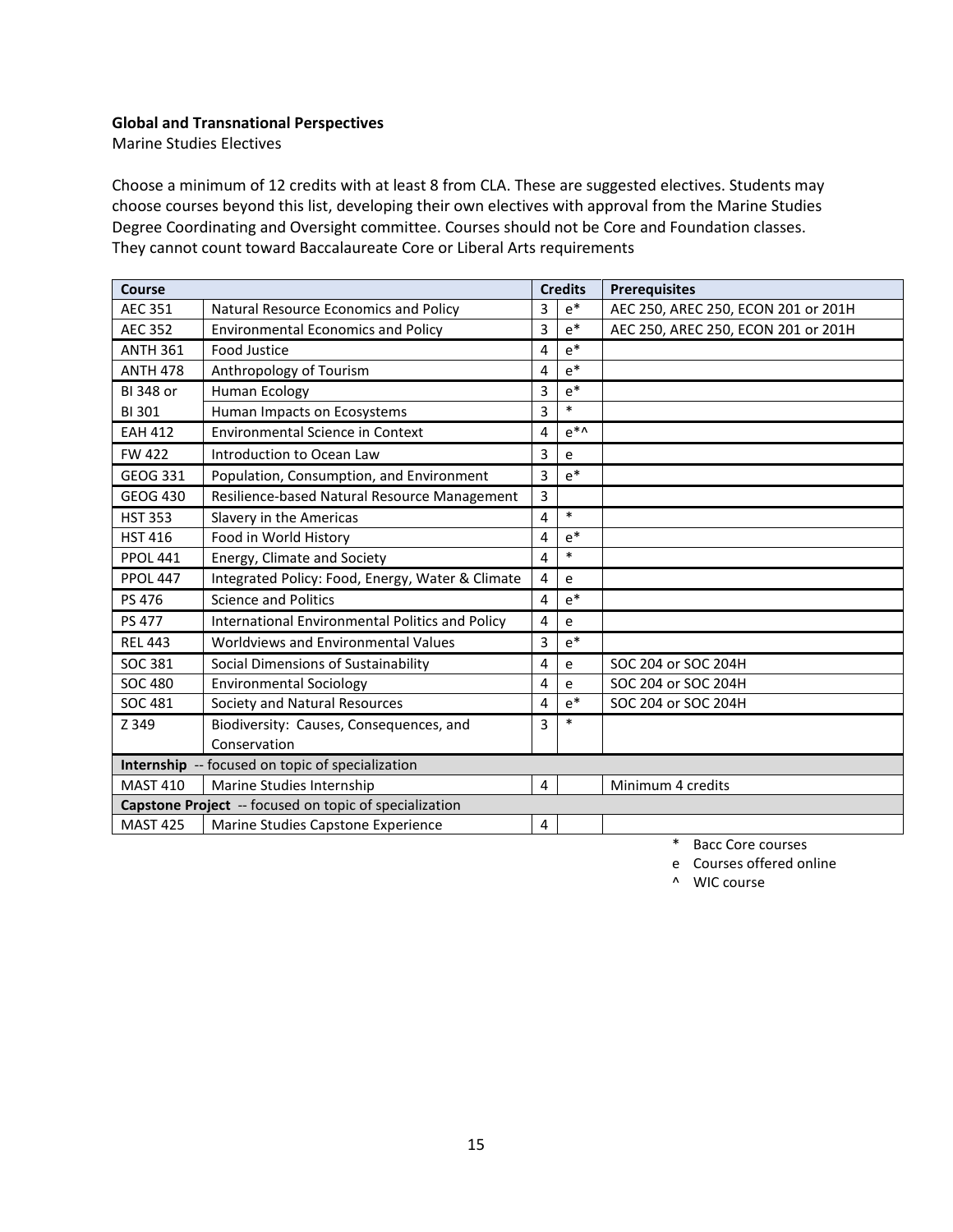#### **Marine Entrepreneurship**

Marine Studies Electives

Choose a minimum of 12 credits with at least 8 from CLA. These are suggested electives. Students may choose courses beyond this list, developing their own electives with approval from the Marine Studies Degree Coordinating and Oversight committee. Courses should not be Core and Foundation classes. They cannot count toward Baccalaureate Core or Liberal Arts requirements

| Course                                                  |                                                   |   | <b>Credits</b> | <b>Prerequisites</b>                        |
|---------------------------------------------------------|---------------------------------------------------|---|----------------|---------------------------------------------|
| <b>AEC 351</b>                                          | Natural Resource Economics and Policy             | 3 | $e^*$          | AEC 250, AREC 250, ECON 201 or 201H         |
| <b>AEC 352</b>                                          | <b>Environmental Economics and Policy</b>         | 3 | $e^*$          | AEC 250, AREC 250, ECON 201 or 201H         |
| <b>AEC 452</b>                                          | <b>Marine Economics</b>                           | 3 |                | AEC 351 or AEC 352 - both with D- or better |
| <b>ANTH 478</b>                                         | Anthropology of Tourism                           | 4 | $e^*$          |                                             |
| <b>BA 362</b>                                           | Social Entrepreneurship & Social Initiatives      | 4 |                | Junior standing or above                    |
| <b>BA432</b>                                            | Environmental Law, Sustainability, & Business     | 3 | $\ast$         | Junior standing or above                    |
| <b>COMM 316</b>                                         | <b>Advanced Persuasion</b>                        | 3 |                | <b>COMM 111</b>                             |
| <b>COMM 324</b>                                         | Communication in Organizations                    | 3 |                |                                             |
| FW 302 or                                               | <b>Biology and Conservation of Marine Mammals</b> | 4 | CE,e           | 1 year of introductory biology;             |
|                                                         |                                                   |   |                | Coastal Experience only if taken at HMSC    |
| FW 331 or                                               | Ecology of Marine and Estuarine Birds             | 4 |                |                                             |
| <b>FW 353</b>                                           | Pacific Northwest Coastal Ecosystems              | 4 | <b>CE</b>      | BI 211, 212, 213                            |
| <b>HSTS 421</b>                                         | <b>Technology and Change</b>                      | 4 | $\ast$         |                                             |
| <b>NMC 301</b>                                          | Writing for the Media Professional                | 3 | Λ              | <b>NMC 101</b>                              |
| <b>SUS 420</b>                                          | Social Dimensions of Sustainability               | 3 | e              |                                             |
| <b>TRAL 353</b>                                         | Nature, Eco, and Adventure Tourism                | 3 |                |                                             |
| <b>Internship</b> -- focused on topic of specialization |                                                   |   |                |                                             |
| <b>MAST 410</b>                                         | Marine Studies Internship                         | 4 |                | Minimum 4 credits                           |
| Capstone Project -- focused on topic of specialization  |                                                   |   |                |                                             |
| <b>MAST 425</b>                                         | Marine Studies Capstone Experience                | 4 |                |                                             |

\* Bacc Core courses

e Courses offered online

^ WIC course

CE Coastal experience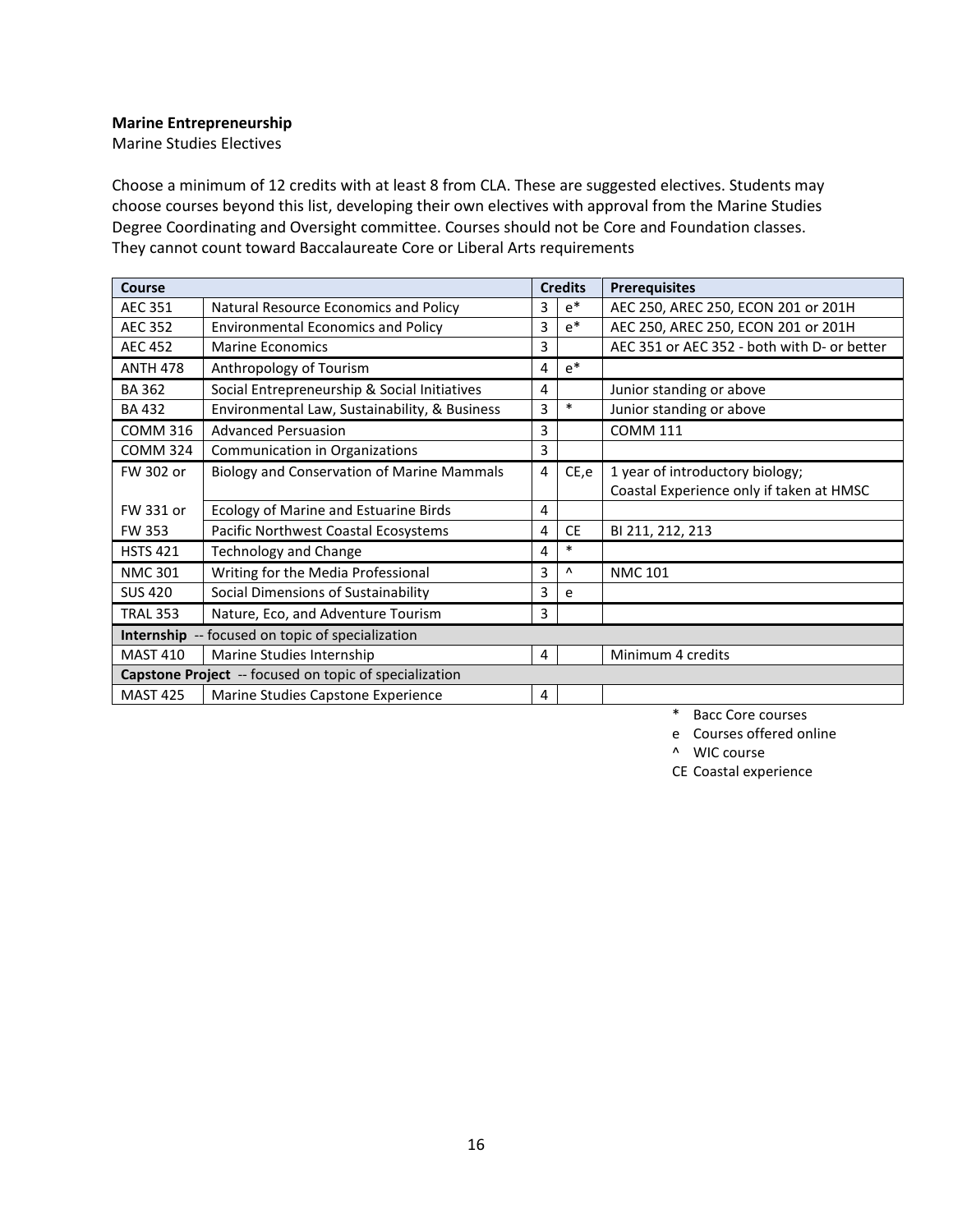#### **Community Development**

Marine Studies Electives

Choose a minimum of 12 credits with at least 8 from CLA. These are suggested electives. Students may choose courses beyond this list, developing their own electives with approval from the Marine Studies Degree Coordinating and Oversight committee. Courses should not be Core and Foundation classes. They cannot count toward Baccalaureate Core or Liberal Arts requirements

| Course                                           |                                                               | <b>Credits</b> |        | <b>Prerequisites</b>                |
|--------------------------------------------------|---------------------------------------------------------------|----------------|--------|-------------------------------------|
| <b>AEC 352</b>                                   | <b>Environmental Economics and Policy</b>                     | 3              | $e^*$  | AEC 250, AREC 250, ECON 201 or 201H |
| <b>ANTH 361</b>                                  | Food Justice                                                  | 4              | $e^*$  |                                     |
| <b>ART 359</b>                                   | Photography: Activism and Social Change                       | 3              | $e^*$  |                                     |
| <b>HSTS 421</b>                                  | Technology and Change                                         | 4              | $\ast$ |                                     |
| <b>NMC 311</b>                                   | Introduction to Non-profit Management                         | 3              |        |                                     |
| <b>NMC 418</b>                                   | <b>Viral Content</b>                                          | 3              |        |                                     |
| SOC 381                                          | Social Dimensions of Sustainability                           | 4              | e      | SOC 204 or SOC 204H                 |
| <b>SOC 418</b>                                   | <b>Qualitative Research Methods</b>                           | 4              |        | SOC 204 or SOC 204H                 |
| <b>SOC 480</b>                                   | <b>Environmental Sociology</b>                                | 4              | $e^*$  | SOC 204 or SOC 204H                 |
| SOC 481                                          | Society and Natural Resources                                 | 4              | $e^*$  | SOC 204 or SOC 204H                 |
| <b>SUS 350</b>                                   | Sustainable Communities                                       | 4              | $e^*$  |                                     |
| <b>SUS 420</b>                                   | Social Dimensions of Sustainability                           | 3              | e      |                                     |
| <b>WR462</b>                                     | <b>Environmental Writing</b>                                  | 4              | Λ      | WR 121 or WR 121H                   |
| Z 349                                            | Biodiversity: Causes, Consequences, and                       | 3              | $\ast$ |                                     |
|                                                  | Conservation                                                  |                |        |                                     |
| Internship -- focused on topic of specialization |                                                               |                |        |                                     |
| <b>MAST 410</b>                                  | Marine Studies Internship                                     | 4              |        | Minimum 4 credits                   |
|                                                  | <b>Capstone Project</b> -- focused on topic of specialization |                |        |                                     |
| <b>MAST 425</b>                                  | Marine Studies Capstone Experience                            | 4              |        |                                     |

\* Bacc Core courses

e Courses offered online

^ WIC course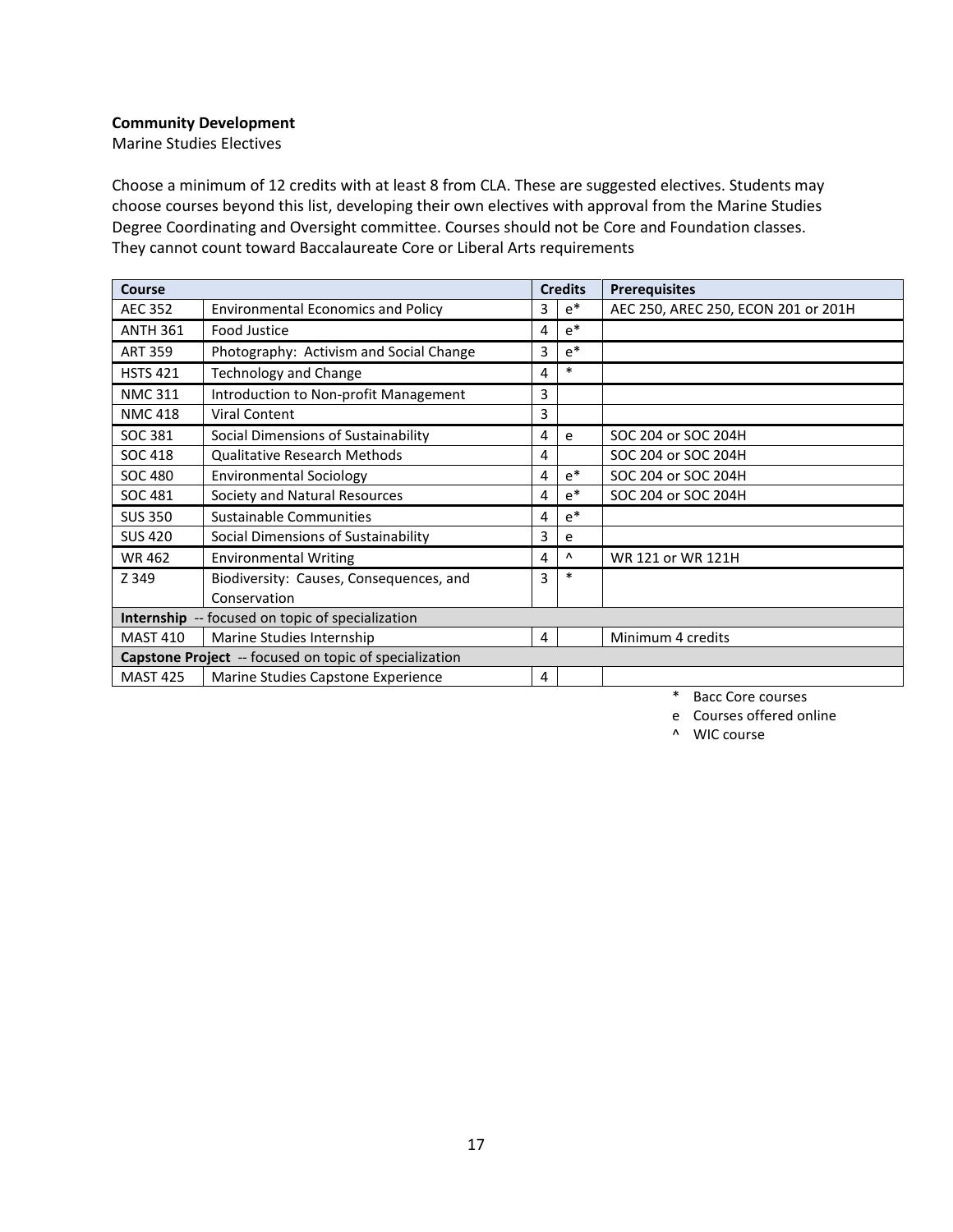# Marine Studies **Four-Year Degree Plan – Bachelor of Science**

| <b>First Year (BS)</b>   |                                  |               |  |  |
|--------------------------|----------------------------------|---------------|--|--|
| Fall                     |                                  |               |  |  |
| <b>Bacc Core</b>         | HHS 231*                         |               |  |  |
| <b>Bacc Core</b>         | PAC course                       |               |  |  |
| <b>Bacc Core</b>         | COMM 111*/114*/218*              | 3             |  |  |
| <b>Bacc Core</b>         | <b>Cultural Diversity course</b> | 3             |  |  |
| <b>MAST Foundation</b>   | Oceanography (OC 103* or 201*)   | 4             |  |  |
| <b>General Electives</b> |                                  | $2 - 3$       |  |  |
| <b>TOTAL</b>             |                                  | 15-16 credits |  |  |

| Winter                   |                                          |               |  |  |
|--------------------------|------------------------------------------|---------------|--|--|
| <b>Bacc Core</b>         | WR 121*                                  | 4             |  |  |
| <b>Bacc Core</b>         | Literature and the Arts course           |               |  |  |
| <b>Bacc Core</b>         | Social Processes and Institutions course | $3 - 4$       |  |  |
| <b>MAST Foundation</b>   | Coastal Experience - BI 111              |               |  |  |
| <b>General Electives</b> |                                          | $3-6$         |  |  |
| <b>TOTAL</b>             |                                          | 14-17 credits |  |  |

| <b>Spring</b>            |                             |               |  |  |
|--------------------------|-----------------------------|---------------|--|--|
| <b>Bacc Core</b>         | MTH 105*, 111* or higher    | 4             |  |  |
| <b>MAST Foundation</b>   | <b>MAST 201</b>             |               |  |  |
| <b>MAST Foundation</b>   | Biology $-$ BI 150          |               |  |  |
| <b>MAST Foundation</b>   | Coastal Experience - FW 113 |               |  |  |
| <b>General Electives</b> |                             | $3 - 4$       |  |  |
| <b>TOTAL</b>             |                             | 14-15 credits |  |  |

By end of Spring Term, student should have completed Marine Studies Foundation courses and Bacc Core requirements: WR 121, MTH 105 or higher, and COMM course.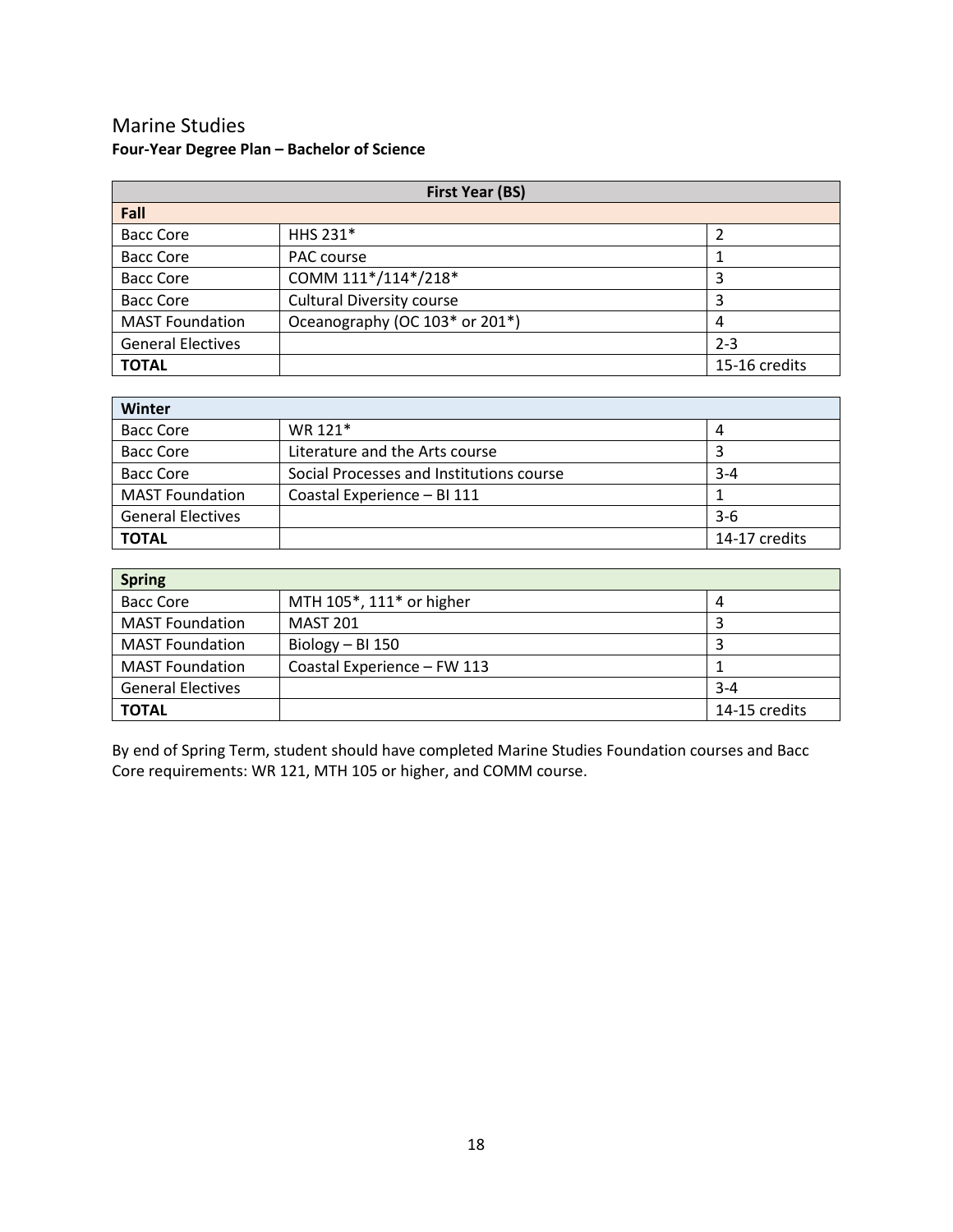| <b>Second Year (BS)</b>  |                                                     |               |  |  |
|--------------------------|-----------------------------------------------------|---------------|--|--|
| Fall                     |                                                     |               |  |  |
| <b>Bacc Core</b>         | Physical Science (OC 103 or 201 or see OSU Catalog) | 4             |  |  |
| <b>Bacc Core</b>         | WR II                                               | 3             |  |  |
| <b>Bacc Core</b>         | Western Culture                                     |               |  |  |
| <b>MAST Core</b>         | Perspectives course                                 |               |  |  |
| <b>General Electives</b> |                                                     | $2 - 3$       |  |  |
| <b>TOTAL</b>             |                                                     | 15-16 credits |  |  |

| Winter                    |                           |               |  |  |
|---------------------------|---------------------------|---------------|--|--|
| <b>CLA BS Requirement</b> | Statistics/Math           |               |  |  |
| Bacc Core                 | <b>Biological Science</b> | 4             |  |  |
| Liberal Arts Core         | Fine Arts                 |               |  |  |
| MAST Core                 | Perspectives course       | $3 - 4$       |  |  |
| <b>TOTAL</b>              |                           | 14-15 credits |  |  |

| <b>Spring</b>            |                                             |            |  |  |
|--------------------------|---------------------------------------------|------------|--|--|
| <b>Bacc Core</b>         | Lab Science III                             | 4          |  |  |
| <b>Bacc Core</b>         | Difference, Power and Discrimination course |            |  |  |
| Liberal Arts Core        | Non-Western Culture course                  | 3          |  |  |
| <b>MAST Core</b>         | Perspectives course                         |            |  |  |
| <b>General Electives</b> |                                             |            |  |  |
| <b>TOTAL</b>             |                                             | 16 credits |  |  |

Courses taken to fulfill the BS requirement **cannot** be applied to other degree requirements.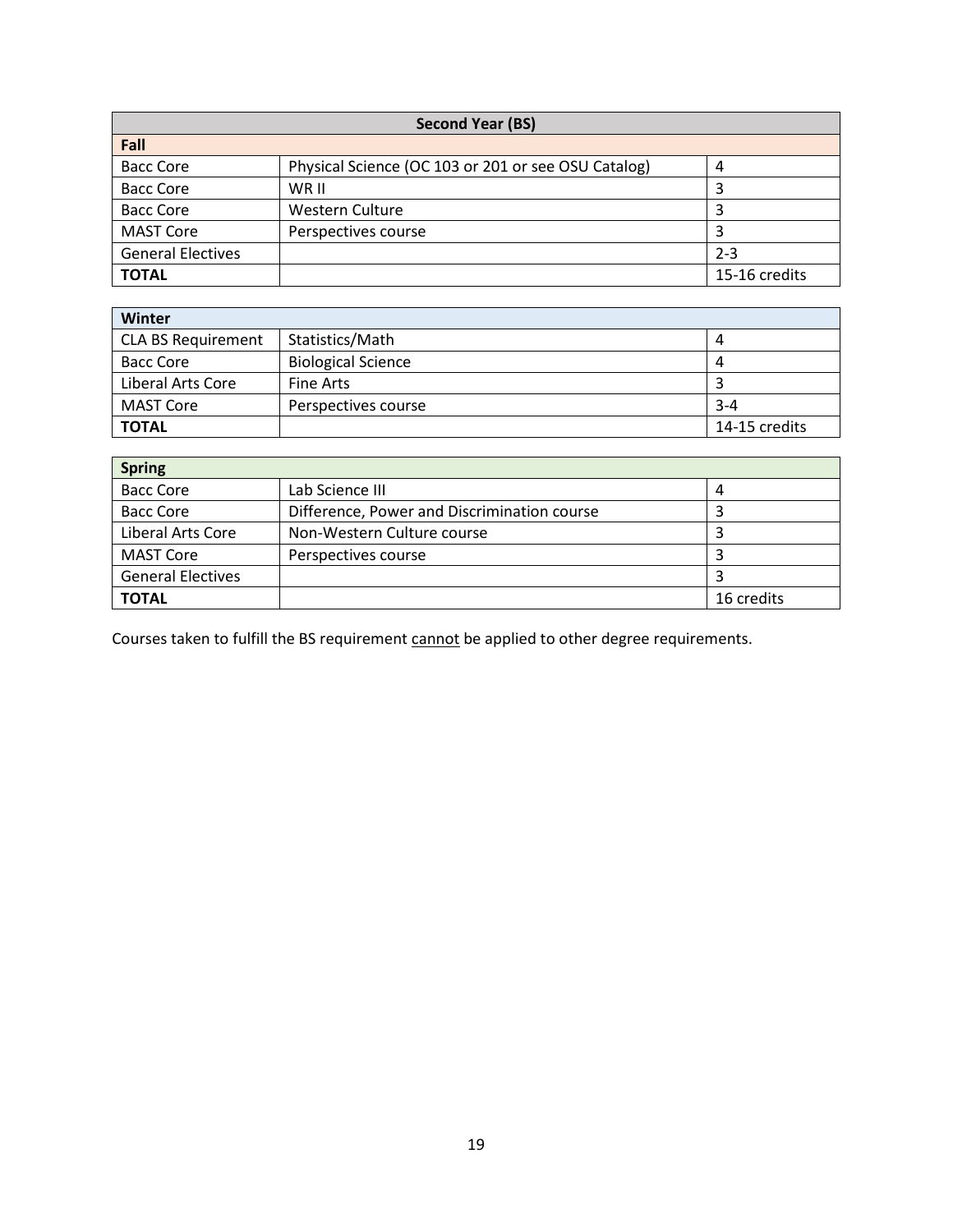| <b>Third Year (BS)</b>    |                   |               |  |  |
|---------------------------|-------------------|---------------|--|--|
| Fall                      |                   |               |  |  |
| <b>CLA BS Requirement</b> | Statistics/Math   | 4             |  |  |
| Liberal Arts Core         | Humanities course | $3 - 4$       |  |  |
| <b>MAST Core</b>          | <b>MAST 300</b>   | 4             |  |  |
| <b>General Electives</b>  |                   | $3 - 4$       |  |  |
| <b>TOTAL</b>              |                   | 14-16 credits |  |  |

| Winter                    |                         |               |  |  |
|---------------------------|-------------------------|---------------|--|--|
| <b>CLA BS Requirement</b> | Computer Science course | 4             |  |  |
| Liberal Arts Core         | Social Sciences         | $3 - 4$       |  |  |
| MAST Core                 | Perspectives course     | $3 - 4$       |  |  |
| <b>General Electives</b>  |                         | $3 - 4$       |  |  |
| <b>TOTAL</b>              |                         | 13-16 credits |  |  |

| <b>Spring</b>             |                                                      |               |  |  |
|---------------------------|------------------------------------------------------|---------------|--|--|
| <b>CLA BS Requirement</b> | Science course                                       | 4             |  |  |
| Liberal Arts Core         | Additional course from Humanities, Fine Arts, Social | $3 - 4$       |  |  |
|                           | Science or Nonwestern Culture                        |               |  |  |
| <b>MAST Core</b>          | Perspectives course                                  | $3 - 4$       |  |  |
| <b>General Electives</b>  |                                                      | $3 - 4$       |  |  |
| <b>TOTAL</b>              |                                                      | 13-16 credits |  |  |

By end of Spring Term, student should have an approved "Area of Distinction" plan for fourth year

| <b>Fourth Year (BS)</b> |                                   |               |  |  |
|-------------------------|-----------------------------------|---------------|--|--|
| Fall                    |                                   |               |  |  |
| <b>Bacc Core</b>        | <b>Contemporary Global Issues</b> | $3 - 4$       |  |  |
| MAST-approved WIC       |                                   | $3 - 4$       |  |  |
| <b>MAST Distinction</b> | Elective I                        | 4             |  |  |
| <b>MAST Distinction</b> | Elective II                       | 4             |  |  |
| <b>TOTAL</b>            |                                   | 14-16 credits |  |  |

| Winter                   |                               |               |
|--------------------------|-------------------------------|---------------|
| <b>Bacc Core</b>         | Science, Technology & Society | $3 - 4$       |
| <b>MAST Distinction</b>  | Elective III                  | 4             |
| <b>General Electives</b> |                               | 6-8           |
| <b>TOTAL</b>             |                               | 13-16 credits |

| <b>Spring</b>            |            |               |
|--------------------------|------------|---------------|
| <b>MAST Distinction</b>  | Capstone   | 4             |
| <b>MAST Distinction</b>  | Internship | 4             |
| <b>General Electives</b> |            | -6-8          |
| <b>TOTAL</b>             |            | 14-16 credits |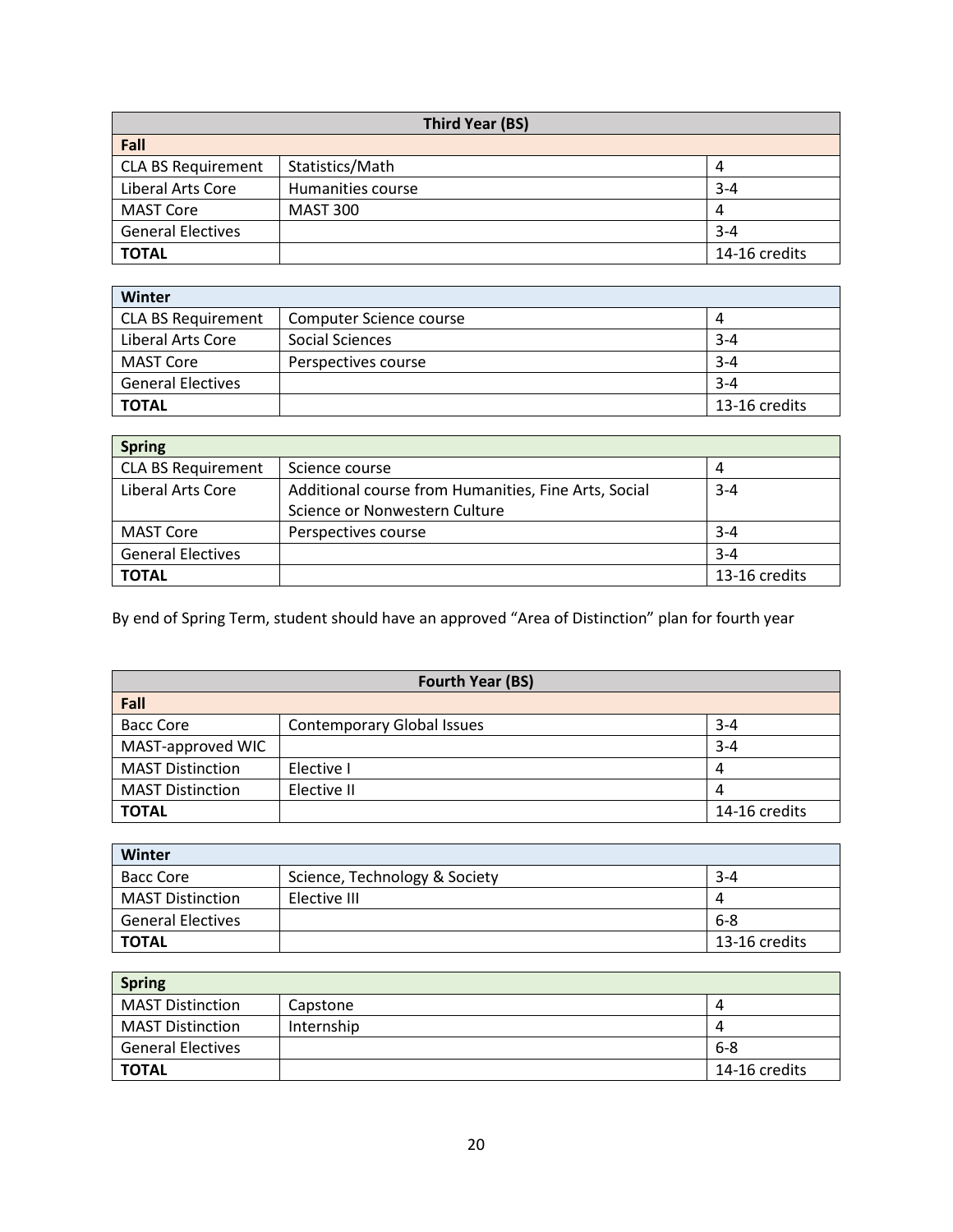# Marine Studies **Four-Year Degree Plan – Bachelor of Arts**

| <b>First Year (BA)</b>   |                                  |               |
|--------------------------|----------------------------------|---------------|
| Fall                     |                                  |               |
| <b>Bacc Core</b>         | HHS 231*                         |               |
| <b>Bacc Core</b>         | PAC course                       |               |
| <b>Bacc Core</b>         | COMM 111*/114*/218*              | 3             |
| <b>Bacc Core</b>         | <b>Cultural Diversity course</b> | 3             |
| <b>MAST Foundation</b>   | Oceanography (OC 103* or 201*)   | 4             |
| <b>General Electives</b> |                                  | $2 - 3$       |
| <b>TOTAL</b>             |                                  | 15-16 credits |

| <b>Winter</b>            |                                          |               |
|--------------------------|------------------------------------------|---------------|
| <b>Bacc Core</b>         | WR 121*                                  | 4             |
| <b>Bacc Core</b>         | Literature and the Arts course           |               |
| <b>Bacc Core</b>         | Social Processes and Institutions course | $3 - 4$       |
| <b>MAST Foundation</b>   | Coastal Experience - BI 111              |               |
| <b>General Electives</b> |                                          | $3-6$         |
| <b>TOTAL</b>             |                                          | 14-17 credits |

| <b>Spring</b>               |               |  |
|-----------------------------|---------------|--|
| MTH 105* or higher          | $3 - 4$       |  |
| <b>MAST 201</b>             |               |  |
| Biology - BI 150            |               |  |
| Coastal Experience - FW 113 |               |  |
|                             | $3 - 4$       |  |
|                             | 14-15 credits |  |
|                             |               |  |

\* Bacc Core courses

By end of Spring Term, student should have completed Marine Studies Foundation courses and Bacc Core requirements: WR 121, MTH 105 or higher, and COMM course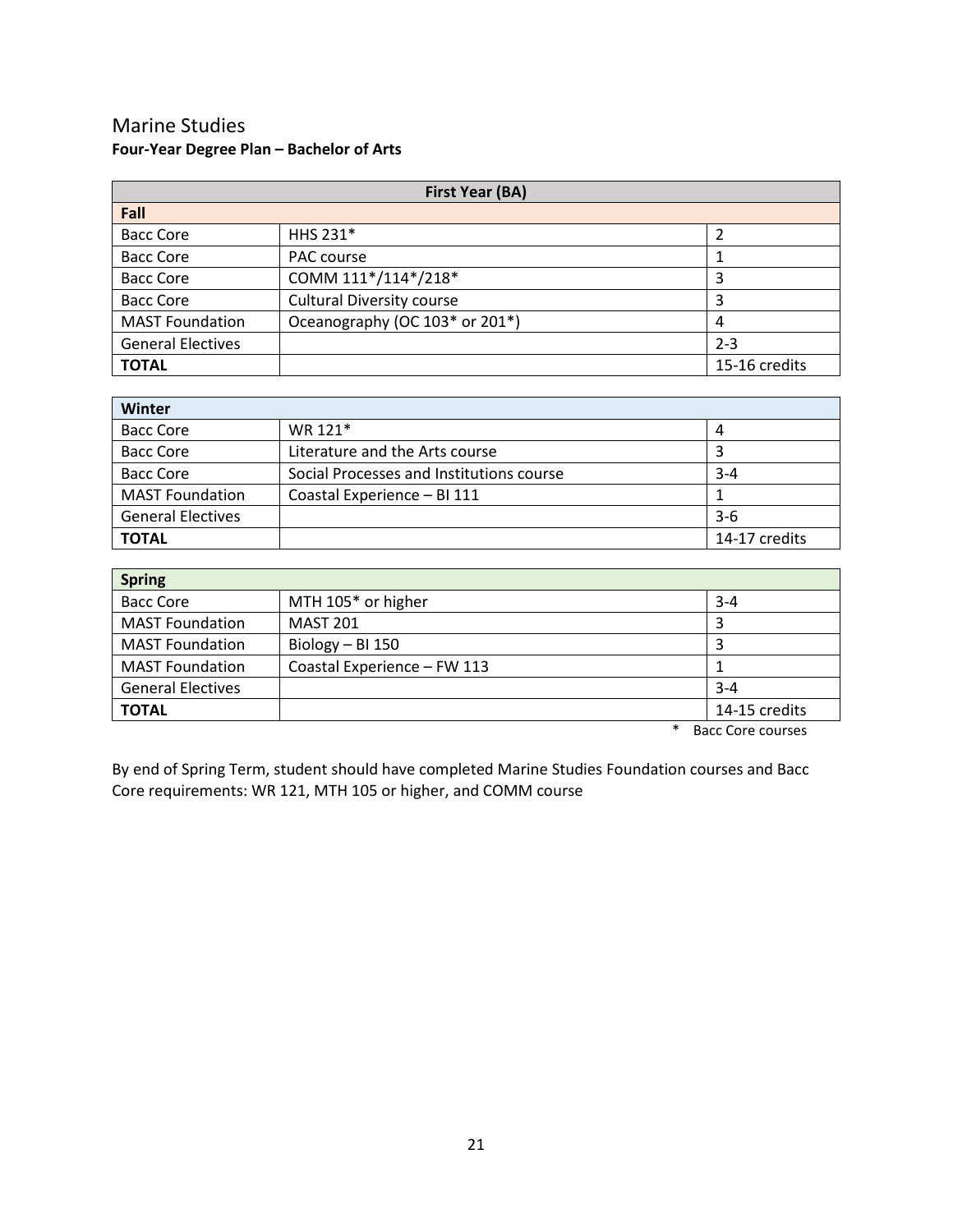| Second Year (BA)          |                         |            |
|---------------------------|-------------------------|------------|
| Fall                      |                         |            |
| <b>Bacc Core</b>          | <b>Physical Science</b> | 4          |
| <b>Bacc Core</b>          | WR II                   |            |
| <b>Bacc Core</b>          | Western Culture         |            |
| <b>MAST Core</b>          | Perspectives course     |            |
| <b>CLA BA Requirement</b> | Foreign Language Yr 1   | 4          |
| <b>TOTAL</b>              |                         | 17 credits |

| Winter                    |                           |               |
|---------------------------|---------------------------|---------------|
| <b>Bacc Core</b>          | <b>Biological Science</b> | 4             |
| Liberal Arts Core         | Fine Arts                 |               |
| <b>CLA BA Requirement</b> | Foreign Language Yr 1     | 4             |
| MAST Core                 | Perspectives course       | $3 - 4$       |
| <b>TOTAL</b>              |                           | 14-15 credits |

| <b>Spring</b>             |                            |            |
|---------------------------|----------------------------|------------|
| <b>Bacc Core</b>          | Lab Science III            | 4          |
| <b>CLA BA Requirement</b> | Foreign Language Yr 1      | 4          |
| Liberal Arts Core         | Non-Western Culture course | 3          |
| <b>MAST Core</b>          | Perspectives course        | 3          |
| <b>General Electives</b>  |                            |            |
| <b>TOTAL</b>              |                            | 17 credits |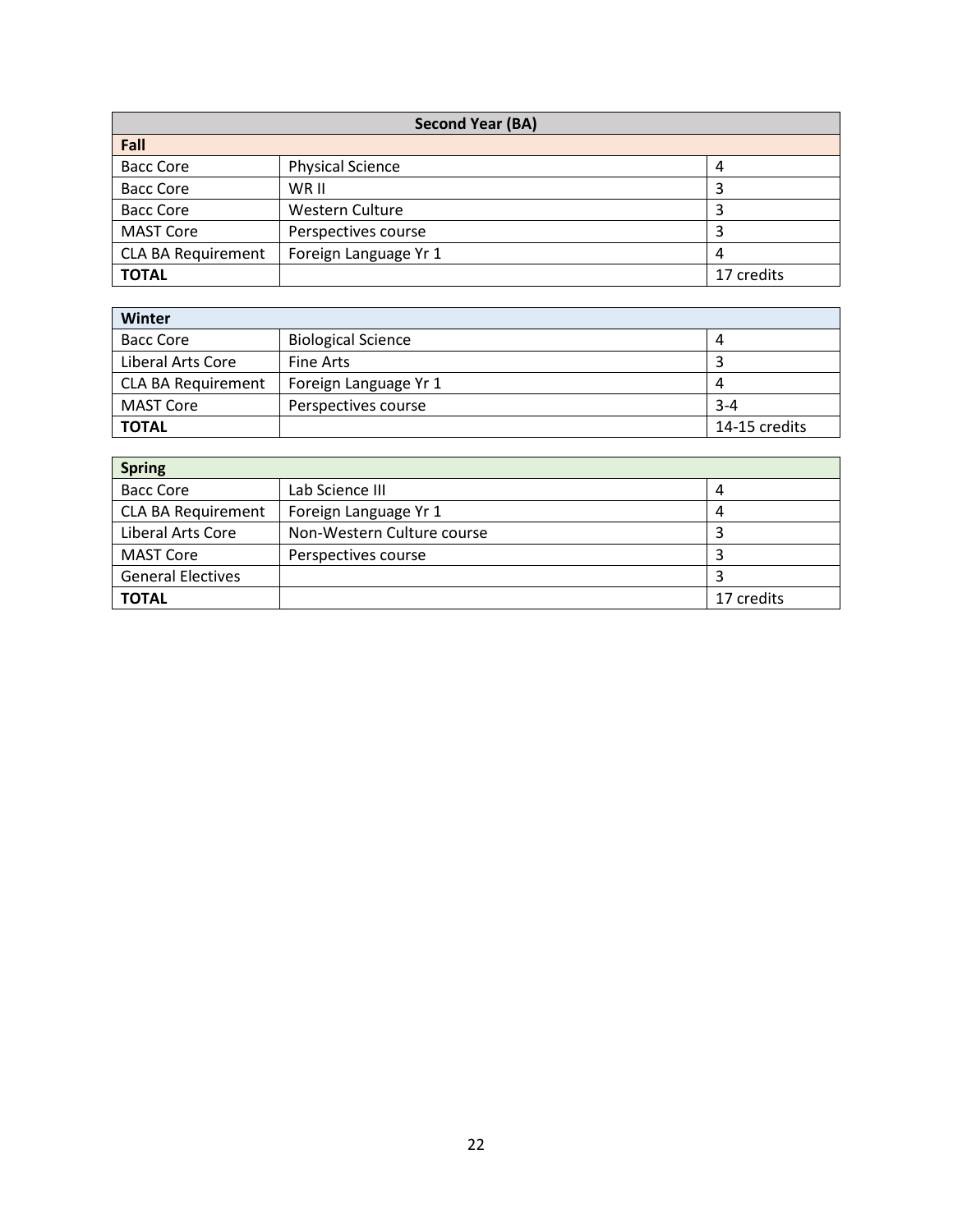| Third Year (BA)           |                       |               |
|---------------------------|-----------------------|---------------|
| Fall                      |                       |               |
| <b>CLA BA Requirement</b> | Foreign Language Yr 2 | 4             |
| Liberal Arts Core         | Humanities course     | $3 - 4$       |
| MAST Core                 | <b>MAST 300</b>       | 4             |
| <b>General Electives</b>  |                       | $3 - 4$       |
| <b>TOTAL</b>              |                       | 14-16 credits |

| Winter                    |                       |               |
|---------------------------|-----------------------|---------------|
| <b>CLA BA Requirement</b> | Foreign Language Yr 2 | 4             |
| Liberal Arts Core         | Social Sciences       | $3 - 4$       |
| MAST Core                 | Perspectives course   | $3 - 4$       |
| <b>General Electives</b>  |                       | $3 - 4$       |
| <b>TOTAL</b>              |                       | 13-16 credits |

| <b>Spring</b>             |                                                      |               |
|---------------------------|------------------------------------------------------|---------------|
| <b>CLA BA Requirement</b> | Foreign Language Yr 2                                | 4             |
| Liberal Arts Core         | Additional course from Humanities, Fine Arts, Social | $3 - 4$       |
|                           | Science or Nonwestern Culture                        |               |
| MAST Core                 | Perspectives course                                  | $3 - 4$       |
| <b>General Electives</b>  |                                                      | $3 - 4$       |
| <b>TOTAL</b>              |                                                      | 13-16 credits |

By end of Spring Term, student should have an approved "Area of Distinction" plan for fourth year

| <b>Fourth Year (BA)</b> |                                   |               |
|-------------------------|-----------------------------------|---------------|
| Fall                    |                                   |               |
| <b>Bacc Core</b>        | <b>Contemporary Global Issues</b> | $3 - 4$       |
| MAST-approved WIC       |                                   | $3 - 4$       |
| <b>MAST Distinction</b> | Elective I                        | 4             |
| <b>MAST Distinction</b> | Elective II                       | 4             |
| <b>TOTAL</b>            |                                   | 14-16 credits |

| Winter                   |                               |               |  |
|--------------------------|-------------------------------|---------------|--|
| <b>Bacc Core</b>         | Science, Technology & Society | $3 - 4$       |  |
| <b>MAST Distinction</b>  | Elective III                  | 4             |  |
| <b>General Electives</b> |                               | 6-8           |  |
| <b>TOTAL</b>             |                               | 13-16 credits |  |

| <b>Spring</b>            |            |               |  |
|--------------------------|------------|---------------|--|
| <b>MAST Distinction</b>  | Capstone   | 4             |  |
| <b>MAST Distinction</b>  | Internship | 4             |  |
| <b>General Electives</b> |            | -6-8          |  |
| <b>TOTAL</b>             |            | 14-16 credits |  |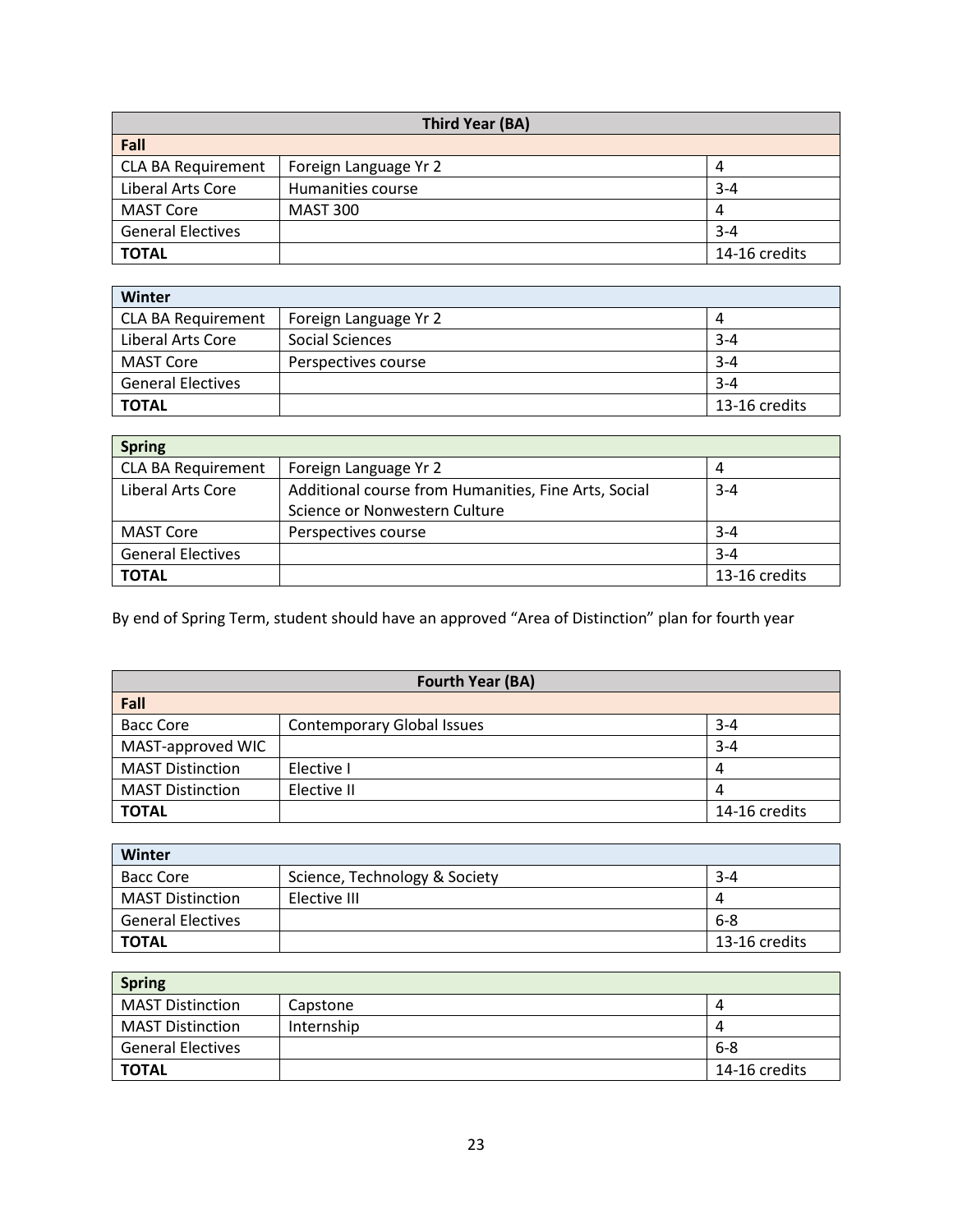#### **Baccalaureate Core courses related to issues facing the ocean and coasts**

**CPBS -** Core, Perspectives – Biological Science **CPCD -** Core, Perspectives – Cultural Diversity **CPDP -** Core, Perspectives – Difference, Power & Discrimination **CPPS -** Core, Perspectives – Physical Science **CPSI -** Core, Perspectives – Social Processes & Institutions **CPWC -** Core, Perspectives – Western Culture **CSGI -** Core, Synthesis – Global Issues **CSST -** Core, Synthesis – Science/Technology/Society **CSW2 -** Core, Skills **CWIC -** Core, Skills – Writing Intensive Courses **LACF -** Liberal Arts Fine Arts Core **LACH -** Liberal Arts Humanities Core **LACN -** Liberal Arts Non-Western Culture Core **LACS -** Liberal Arts Social Sciences Core

Introduction to Environmental Economics and Policy (AEC 250) - *CPSI* Rural Economics of Place and People (AEC 240) - *CPWC* Environmental Law, Policy, and Economics (AEC 253) - *CPWC* Introduction to Coastal and Marine Resource Economics (AEC 353) - *CSST* Natural Resources Economics and Policy (AEC 351) - *CSGI* Environmental Economics and Policy (AEC/ECON 352) - *CSGI* Measuring Resource and Environmental Impacts (AEC 434) - *CWIC* Food Justice (ANTH/FCSJ 361) - *CPDP, LACS* Peoples of The World – Pacific (ANTH 317) - *CPCD, LACN* Anthropology of Tourism (ANTH 478) - *CSGI* Climate Science (ATS 201) - *CPPS* The Changing Climate (ATS 320) - *CSST* Environmental Ecology (BI 306) - *CSGI, CWIC* Genes and Chemicals in Agriculture: Value and Risk (BI/FES/TOX 435) - *CSST* Human Impacts On Ecosystems (BI 301) - *CSGI* Introduction to Evolution (BI 345) - *CSST* Oceans in Peril (BI 347) - *CSST* Viruses in Modern Society (BI 420) - *CSST* Technology, Energy, and Risk (CH 374) - *CSST* Literature of The Oceans (ENG 499) - *LACH* Nonfiction Analysis: Literature of The Oceans (ENG 499) - *LACH* Sustainable Engineering (ENGR 350) - *CSST* Introduction to Pacific Islands Studies (ES 260) - *CPDP* Native Americans in Oregon (ES 345) - *LACH, LACN* Multicultural Perspectives in Fish and Wildlife Management (FW 340) - *CPDP* Wildlife in Agricultural Ecosystems (FW 435) - *CWIC* Human Dimensions of Fisheries and Wildlife Management (FW 439) - *CWIC* Fishery Biology (FW 454) - *CWIC* Aquaculture (FW 497) - *CWIC* Ecology and History: Landscapes of The Columbia Basin (FW/HSTS 470) - *CSST* Consensus and Natural Resources (FW/SOC/ANS 485) – *CSST*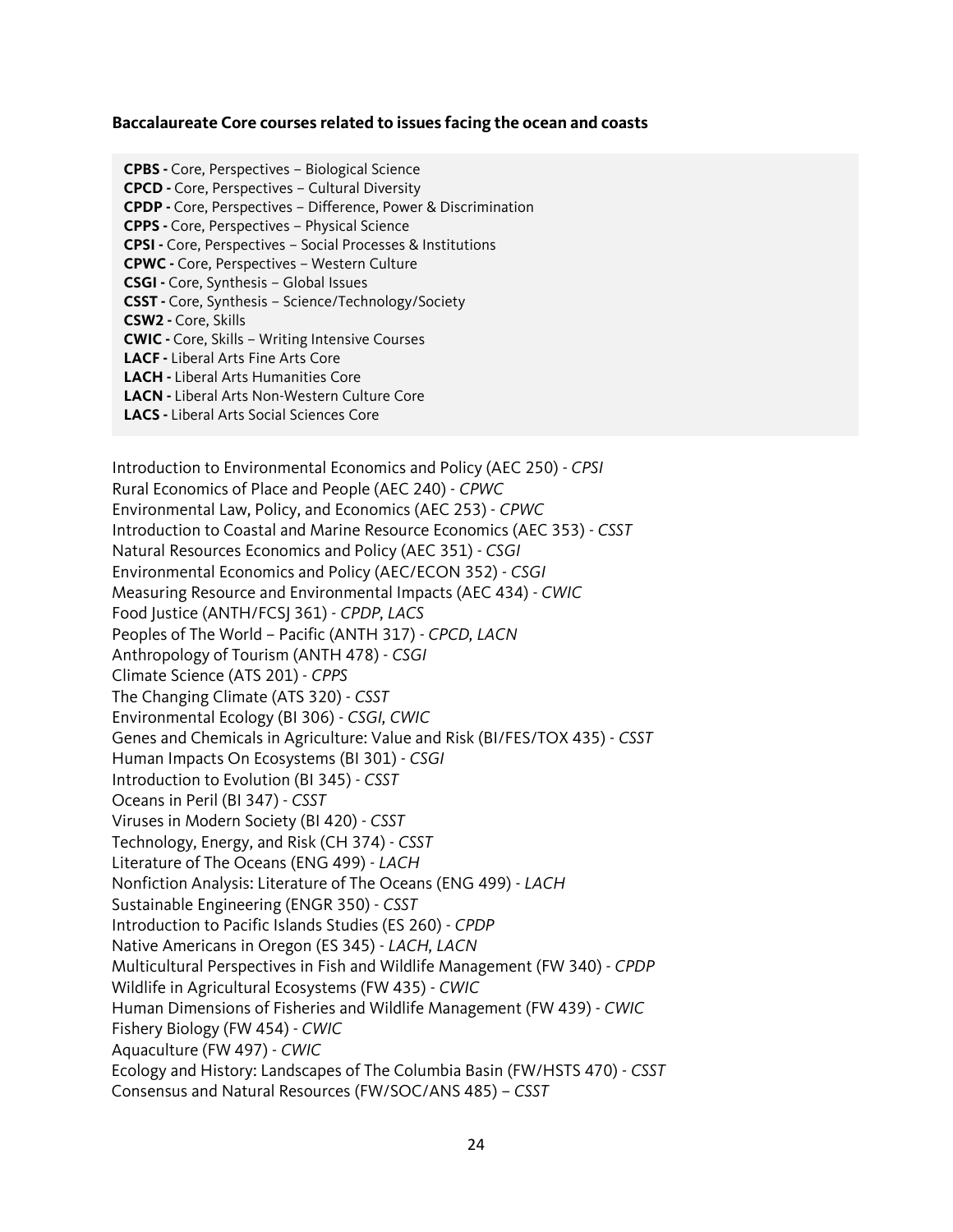Food from The Sea (FW 324) - *CSGI* Global Crises in Resource Ecology (FW 325) - *CSGI* Endangered Species, Society, and Sustainability (FW 350) - *CSST* Citizen Science (FW 356) - *CSST* Origins of Fisheries and Wildlife Management - Evolution, Genetics, and Ecology (FW 360) - *CSST* Environmental Justice (GEO 309) - *CPDP* Minerals, Energy, Water, and The Environment (GEO 306) - *CSST* Earthquakes in The Pacific Northwest (GEO 380) - *CSST* Geospatial Science and GIS (GEOG/GEO 201) – *CPPS* Human Dimension of Climate Change (GEOG 240, Ecampus) -- *CPSI* Transforming Environmental Conflicts (GEOG 241, Ecampus) -- *CPDP* Sustainability for The Common Good (GEOG/GEO 300) - *CSST, CSGI, LACS* Geography of International Development and Globalization (GEOG 330) - *CWIC, CSGI* Introduction to Water Science and Policy (GEOG/SOIL 340) - *CSST* Population, Consumption, and Environment (GEOG 331) - *CSGI* Geography of Natural Hazards (GEOG 350) - *CSGI* Exploring The Deep: Geography of The World's Oceans (OC 103) - *CPPS* Oceanography (OC 201) - *CPPS* Polar Oceanography (OC 334) - *CWIC* Energy Alternatives (PH 313) - *CSST* Reasoning and Writing (PHL 121) - *CSW2* Philosophy of Biology (PHL 474) - *CWIC* Scientific Reasoning (PHL 325) - *CSST* Environmental Ethics (PHL 440) - *CSGI, LACH* World Views and Environmental Values (PHL/REL 443) - *CSGI, LACN* State and Local Politics (PS 331) -- *CPSI* Topics in Comparative Politics (PS 449) - *CWIC* Science, Religion, and Politics (PS 370) - *CSST* Science and Politics (PS 476) - *CSST* Population Trends and Policy (SOC 360) - *CPDP* Environmental Sociology (SOC 480) - *CSGI* Society and Natural Resources (SOC 481) - *CSST* Introduction to Environmental Science and Sustainability (SUS 102) - *CPBS* Sustainable Communities (SUS 350) - *CSGI* Introduction to Poetry Writing (WR 241) - *CSW2, LACF* Environmental Writing (WR 462) - *CWIC* Biodiversity: Causes, Consequences, and Conservation (Z 349) – *CSGI*